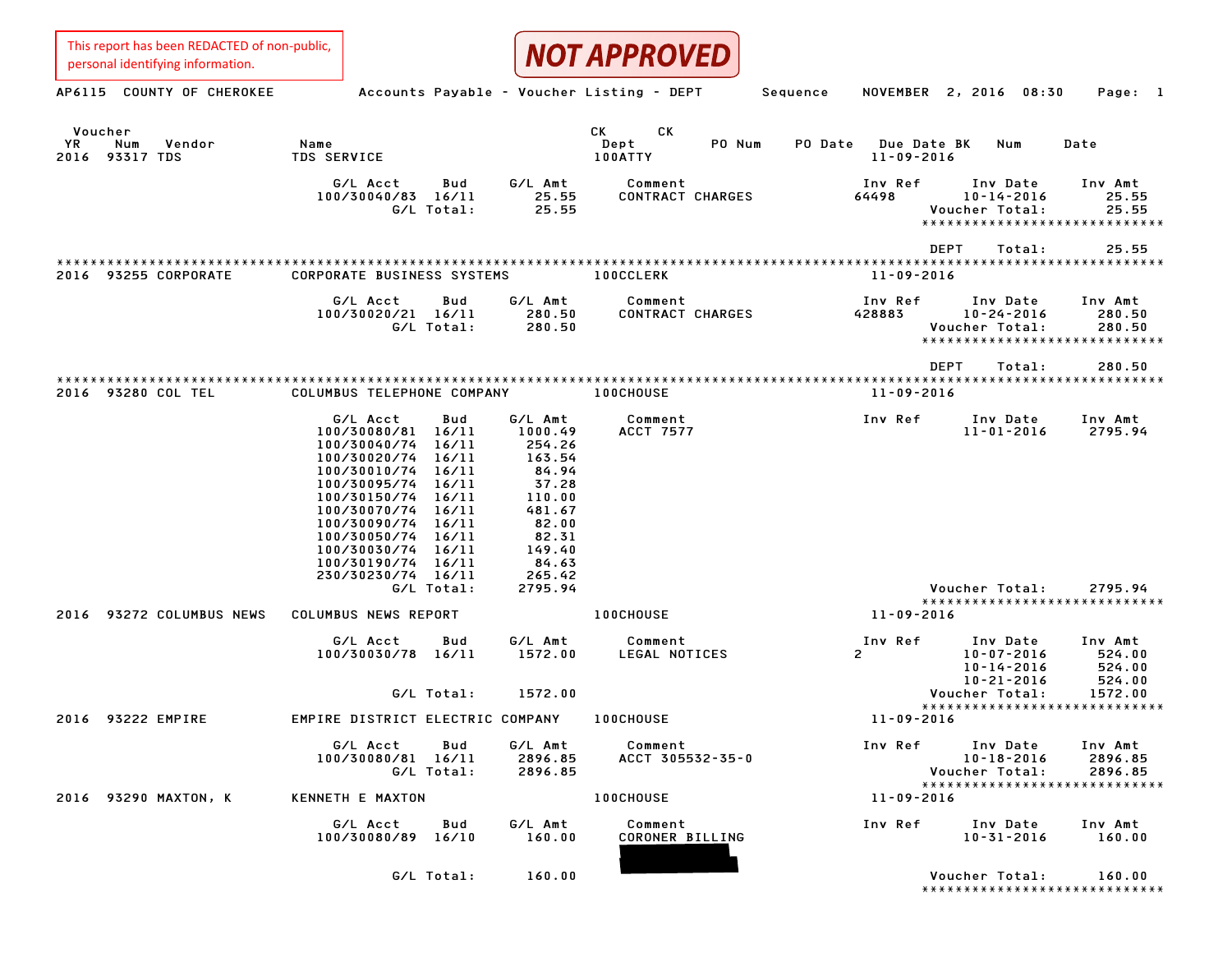|               | AP6115 COUNTY OF CHEROKEE                                              |                                              |                   |                                 | Accounts Payable – Voucher Listing – DEPT         Sequence |                                         | NOVEMBER 2, 2016 08:30                                                                        | Page: 2                              |
|---------------|------------------------------------------------------------------------|----------------------------------------------|-------------------|---------------------------------|------------------------------------------------------------|-----------------------------------------|-----------------------------------------------------------------------------------------------|--------------------------------------|
| Voucher<br>YR | Num<br>Vendor<br>2016 93223 MENSE                                      | Name<br>MENSE CHURCHWELL & MENSE PC          |                   |                                 | PO Num<br>Dept<br>100CHOUSE                                | PO Date Due Date BK<br>$11 - 09 - 2016$ | CK<br>Num                                                                                     | CK<br>Date                           |
|               |                                                                        | G/L Acct<br>100/30080/89 16/11<br>G/L Total: | Bud               | G/L Amt<br>16070.00<br>16070.00 | Comment<br>AUDIT FINANCIAL STATEMENTS 76256                | Inv Ref                                 | Inv Date<br>10-20-2016<br>Voucher Total:<br>*****************************                     | Inv Amt<br>16070.00<br>16070.00      |
|               | 2016 93224 TOUCHTON                                                    | TOUCHTON ELECTRIC INC                        |                   |                                 | <b>100CHOUSE</b>                                           | 11-09-2016                              |                                                                                               |                                      |
|               |                                                                        | G/L Acct<br>100/30080/80 16/11               | Bud               | G/L Amt<br>34.00                | Comment<br>ALARM MONITORING<br>$11/1/16 - 11/30/16$        | Inv Ref<br>243327                       | Inv Date<br>10-14-2016                                                                        | Inv Amt<br>34.00                     |
|               |                                                                        |                                              | G/L Total:        | 34.00                           |                                                            |                                         | Voucher Total:                                                                                | 34.00                                |
|               | 2016 93225 TRUE VALUE COL TRUE VALUE COLUMBUS                          |                                              |                   |                                 | <b>100CHOUSE</b>                                           | 11-09-2016                              | *****************************                                                                 |                                      |
|               |                                                                        | G/L Acct<br>100/30080/80 16/11               | Bud<br>G/L Total: | G/L Amt<br>14.39<br>14.39       | Comment<br><b>BULBS</b>                                    | Inv Ref<br>A290879                      | Inv Date<br>10-18-2016<br>Voucher Total:<br>*****************************                     | Inv Amt<br>14.39<br>14.39            |
|               |                                                                        |                                              |                   |                                 |                                                            |                                         | <b>DEPT</b><br>Total:                                                                         | 23543.18                             |
|               | 2016 93227 COLUMBUS NEWS                                               | <b>COLUMBUS NEWS REPORT</b>                  |                   |                                 | 100COMM                                                    | 11-09-2016                              |                                                                                               |                                      |
|               |                                                                        | G/L Acct<br>100/30010/78 16/11               | Bud<br>G/L Total: | G/L Amt<br>220.00<br>220.00     | Comment<br>RESOLUTION 26-2016<br>27-2016                   | Inv Ref<br>$\mathbf{1}$<br>$\mathbf{1}$ | Inv Date<br>10-21-2016<br>$10 - 19 - 2016$<br>Voucher Total:<br>***************************** | Inv Amt<br>52.00<br>168.00<br>220.00 |
|               |                                                                        |                                              |                   |                                 |                                                            |                                         | <b>DEPT</b><br>Total:                                                                         | 220.00                               |
|               | 2016 93297 ADVANTAGE COMP ADVANTAGE COMPUTER ENTERPRISES INC 100DCOURT | G/L Acct<br>100/30070/79 16/11               | Bud<br>G/L Total: | G/L Amt<br>438.75<br>438.75     | Comment<br>RETAINER CONTRACT LABOR<br>COMPUTER SERVICES    | 11-09-2016<br>Inv Ref<br>56167<br>56192 | Inv Date<br>10-17-2016<br>10-18-2016<br>Voucher Total:<br>*****************************       | Inv Amt<br>37.50<br>401.25<br>438.75 |
|               | 2016 93298 ALLISON, N                                                  | NICOLE LYNETTE ALLISON                       |                   |                                 | <b>100DCOURT</b>                                           | 11-09-2016                              |                                                                                               |                                      |
|               |                                                                        | G/L Acct<br>100/30070/73 16/11               | Bud<br>G/L Total: | G/L Amt<br>426.34<br>426.34     | Comment<br><b>CONFERENCE TRAVEL</b>                        | Inv Ref                                 | Inv Date<br>10-31-2016<br>Voucher Total:<br>******************************                    | Inv Amt<br>426.34<br>426.34          |
|               | 2016 93216 BINGHAM, M                                                  | MELANIE BINGHAM                              |                   |                                 | 100DCOURT                                                  | 11-09-2016                              |                                                                                               |                                      |
|               |                                                                        | G/L Acct<br>100/30070/89 16/11               | Bud<br>G/L Total: | G/L Amt<br>2750.00<br>2750.00   | Comment<br>MONTHLY ATTY/CO CONTRACT                        | Inv Ref                                 | Inv Date<br>$11 - 01 - 2016$<br>Voucher Total:<br>*****************************               | Inv Amt<br>2750.00<br>2750.00        |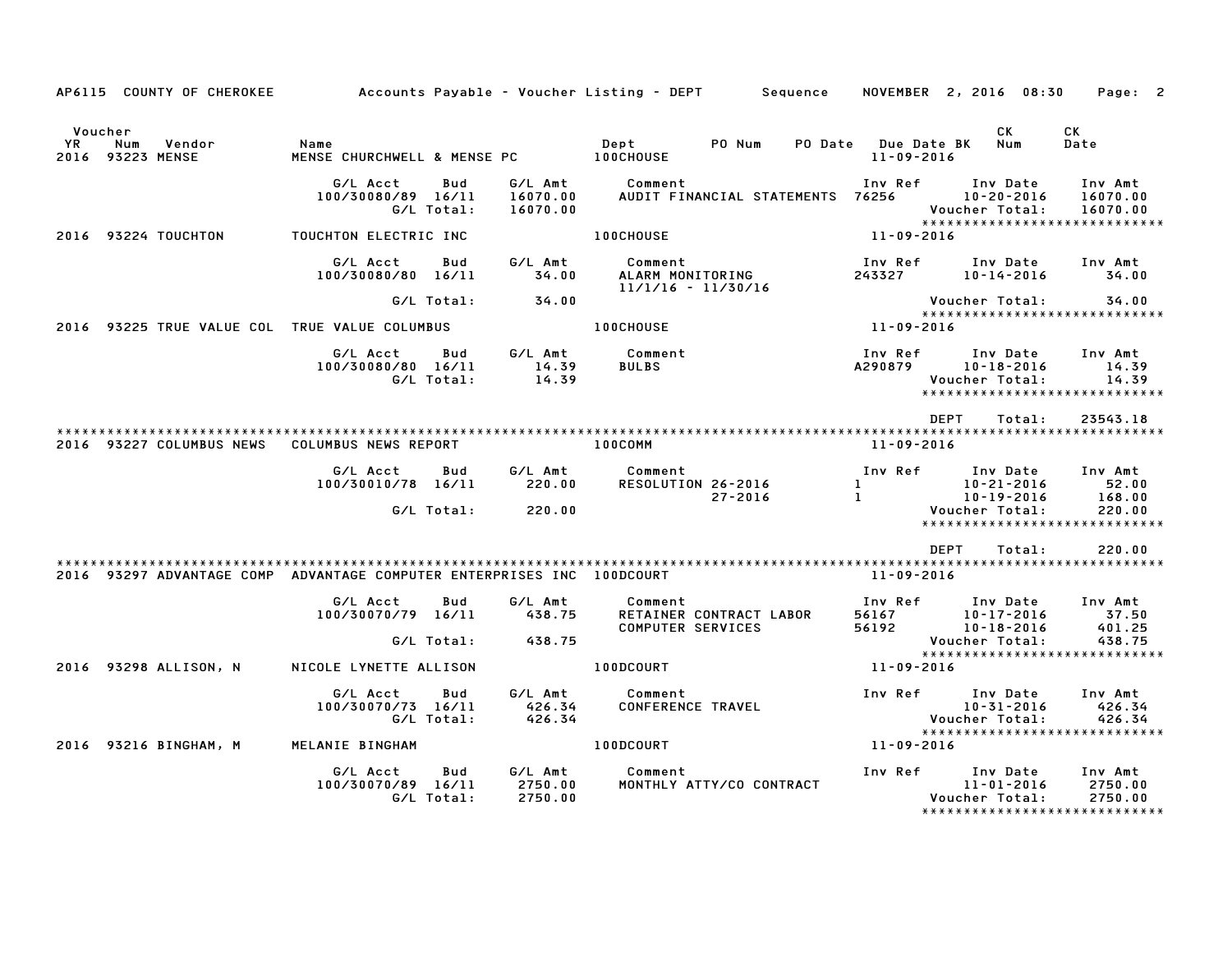|                                                             |                                                                                                     | AP6115 COUNTY OF CHEROKEE Accounts Payable - Voucher Listing - DEPT Sequence NOVEMBER 2, 2016 08:30 Page: 3                                                                                     |                                                                                                          |                |                                                 |
|-------------------------------------------------------------|-----------------------------------------------------------------------------------------------------|-------------------------------------------------------------------------------------------------------------------------------------------------------------------------------------------------|----------------------------------------------------------------------------------------------------------|----------------|-------------------------------------------------|
| Voucher<br>Vendor<br><b>YR</b><br>Num<br>2016 93217 CURE, K | Name<br>KEVTN                                                                                       | PO Num PO Date Due Date BK Num                                                                                                                                                                  | 11-09-2016                                                                                               | CK .           | CK<br>Date                                      |
|                                                             | $100/30070/89$ $16/11$ 2750.00<br>G/L Total: 2750.00                                                |                                                                                                                                                                                                 |                                                                                                          |                |                                                 |
| 2016 93299 DAVIS, BR BROOKE DAVIS                           |                                                                                                     | $11 - 09 - 2016$<br>100DCOURT                                                                                                                                                                   |                                                                                                          |                |                                                 |
|                                                             | G/L Acct Bud G/L Amt Comment                                                                        | 100/30070/73 16/11 806.45 COMFERENCE/TRAVEL<br>G/L Total: 806.45 CONFERENCE/TRAVEL                                                                                                              | Inv Ref Inv Date Inv Amt<br>10-31-2016 806.45<br>Voucher Total: 806.45<br>****************************** |                |                                                 |
| 2016 93300 ETTINGERS                                        | ETTINGER'S OFFICE SUPPLY <b>100DCOURT</b>                                                           | $11 - 09 - 2016$                                                                                                                                                                                |                                                                                                          |                |                                                 |
|                                                             |                                                                                                     | 6/L Acct Bud G/L Amt Comment Inv Ref Inv Date Inv Amt<br>100/30070/21 16/11 350.06 LABEL, FLAGS, PAD, STAPLES 4797830 10-17-2016 221.88<br>128.18 128.18 TONER, MOUSE 4798000 10-17-2016 128.18 |                                                                                                          |                |                                                 |
|                                                             | G/L Total: 350.06                                                                                   |                                                                                                                                                                                                 | Voucher Total: 350.06<br>****************************                                                    |                |                                                 |
| 2016 93302 MARSH, S SAMUEL J MARSH                          |                                                                                                     | 100DCOURT 11-09-2016                                                                                                                                                                            |                                                                                                          |                |                                                 |
|                                                             |                                                                                                     |                                                                                                                                                                                                 |                                                                                                          |                |                                                 |
| 2016 93218 STEELE, D DOUGLAS ROPER STEELE 100DCOURT         |                                                                                                     |                                                                                                                                                                                                 | 11-09-2016                                                                                               |                |                                                 |
|                                                             | G/L Acct  Bud  G/L Amt  Comment<br>100/30070/89  16/11  2750.00  MONTHLY  AT<br>G/L Total:  2750.00 | MONTHLY ATTY/CO CONTRACT                                                                                                                                                                        |                                                                                                          |                |                                                 |
| 2016 93301 TURLEY, L LADELL F TURLEY CSR                    |                                                                                                     | 100DCOURT                                                                                                                                                                                       | 11-09-2016                                                                                               |                |                                                 |
|                                                             | G/L Acct Bud G/L Amt Comment                                                                        | ou bollant Comment<br>100/30070/89 16/11 232.00 TRANSCRIPT<br>100/30070/89 16/11 232.00                                                                                                         | Inv Ref Inv Date Inv Amt<br>2016CR107  10-18-2016  232.00                                                | Voucher Total: | 232.00                                          |
| 2016 93318 US CELLULAR US CELLULAR                          |                                                                                                     | 100DCOURT                                                                                                                                                                                       | $11 - 09 - 2016$                                                                                         |                |                                                 |
|                                                             |                                                                                                     |                                                                                                                                                                                                 |                                                                                                          |                |                                                 |
| 2016 93303 YOUNG, M MAC YOUNG                               |                                                                                                     | $11 - 09 - 2016$<br>100DCOURT                                                                                                                                                                   |                                                                                                          |                |                                                 |
|                                                             |                                                                                                     | G/L Acct Bud G/L Amt Comment Inv Ref Inv Date Inv Amt<br>100/30070/73 16/11 61.24 TRAVEL EXPENSE 10-31-2016 61.24<br>61.24 Voucher Total: 61.24                                                 |                                                                                                          |                | 61.24<br>61.24<br>***************************** |
|                                                             |                                                                                                     |                                                                                                                                                                                                 | DEPT                                                                                                     | Total:         | 10918.67                                        |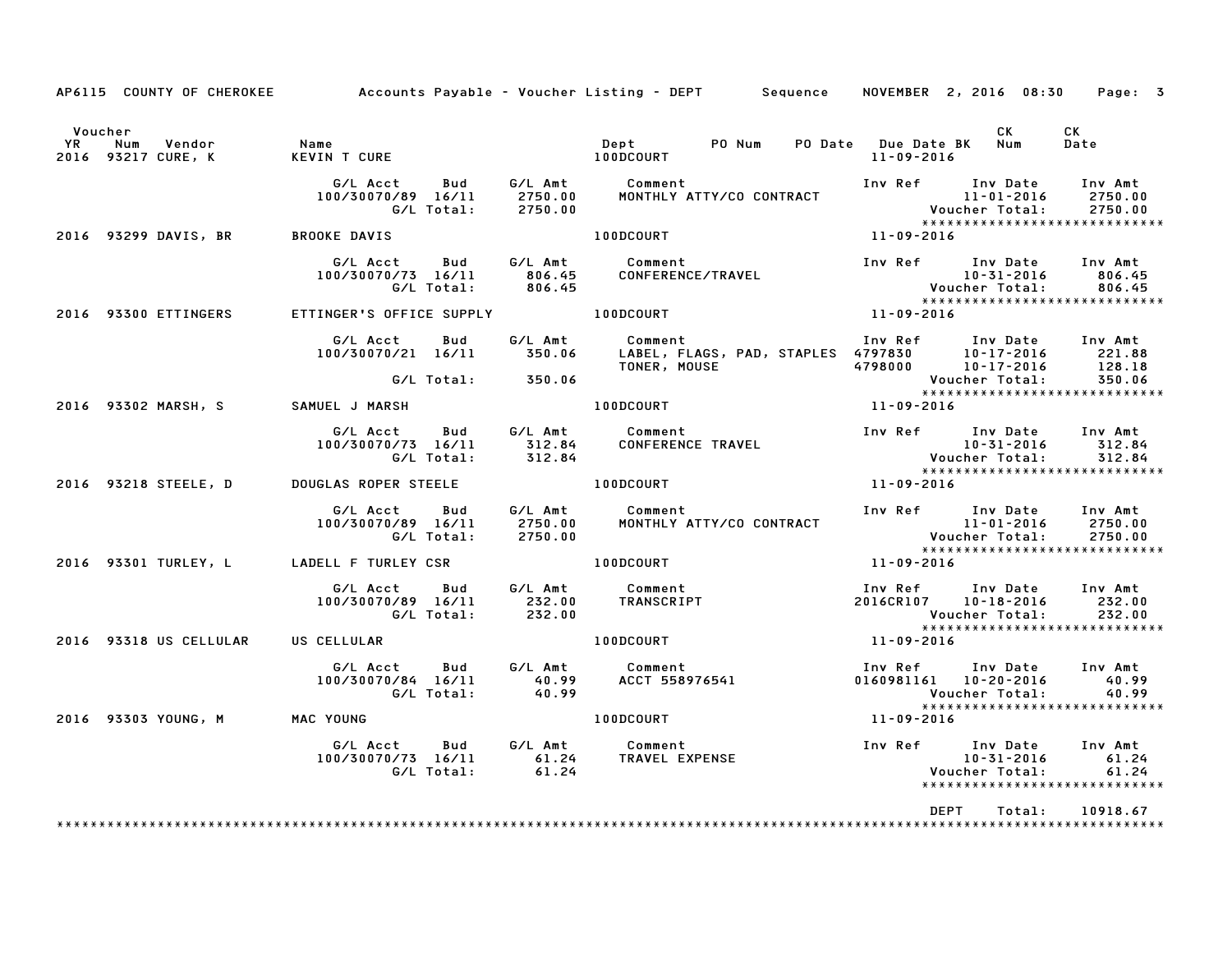| AP6115 COUNTY OF CHEROKEE                              |                                                      |                   |                                    | Accounts Payable – Voucher Listing – DEPT Sequence                               |                                       | NOVEMBER 2, 2016 08:30                                                                       | Page: 4                            |
|--------------------------------------------------------|------------------------------------------------------|-------------------|------------------------------------|----------------------------------------------------------------------------------|---------------------------------------|----------------------------------------------------------------------------------------------|------------------------------------|
| Voucher<br>YR<br>Num<br>Vendor<br>2016 93230 ETTINGERS | Name<br>ETTINGER'S OFFICE SUPPLY <b>100DEPT OFF</b>  |                   |                                    | Dept<br>PO Num                                                                   | PO Date Due Date BK Num<br>11-09-2016 | CK                                                                                           | <b>CK</b><br>Date                  |
|                                                        | G/L Acct<br>100/30330/31 16/11<br>100/30330/22 16/11 | Bud<br>G/L Total: | G/L Amt<br>49.95<br>49.95<br>99.90 | Comment<br><b>T/TISSUE</b><br>PAPER, PADS, USB DRIVE,                            | Inv Ref<br>4796251                    | Inv Date<br>$10 - 13 - 2016$<br>4802000 10-26-2016<br>Voucher Total:                         | Inv Amt<br>49.95<br>49.95<br>99.90 |
|                                                        | 2016 93268 FOUR STATE PRIN FOUR STATE PRINTING       |                   |                                    | 100DEPT OFF                                                                      | 11-09-2016                            | *****************************                                                                |                                    |
|                                                        | G/L Acct<br>100/30060/21 16/11                       | Bud<br>G/L Total: | G/L Amt<br>100.00<br>100.00        | Comment<br><b>BUSINESS CARDS</b>                                                 |                                       | Inv Ref Inv Date<br>60828 10-24-2016<br>Voucher Total:                                       | Inv Amt<br>100.00<br>100.00        |
|                                                        | 2016 93271 POSTAL PRESORT POSTAL PRESORT INC         |                   |                                    | 100DEPT OFF                                                                      | $11 - 09 - 2016$                      | *****************************                                                                |                                    |
|                                                        | G/L Acct<br>100/30330/23 16/11                       | Bud               | G/L Amt<br>11395.74                | Comment<br>2016 TREASURER'S TAX STMT<br>MAILING, ENVELOPES, POSTAGE              |                                       | Inv Ref Inv Date<br>08-30-2016                                                               | Inv Amt<br>11395.74                |
|                                                        |                                                      | G/L Total:        | 11395.74                           |                                                                                  |                                       | Voucher Total:<br>*****************************                                              | 11395.74                           |
| 2016 93231 QUILL                                       | QUILL CORPORATION                                    |                   |                                    | 100DEPT OFF                                                                      | 11-09-2016                            |                                                                                              |                                    |
|                                                        | G/L Acct<br>100/30330/22 16/11                       | Bud<br>G/L Total: | G/L Amt<br>113.95<br>113.95        | Comment<br>INK CARTRIDGES                                                        | 9960700                               | Inv Ref      Inv Date<br>$10 - 13 - 2016$<br>Voucher Total:<br>***************************** | Inv Amt<br>113.95<br>113.95        |
|                                                        |                                                      |                   |                                    |                                                                                  |                                       | <b>DEPT</b><br>Total:                                                                        | 11709.59                           |
| 2016 93229 IEDC                                        | INTERNATIONAL ECONOMIC DEVELPMENT C 100ECON          |                   |                                    |                                                                                  | 11-09-2016                            |                                                                                              |                                    |
|                                                        | G/L Acct<br>100/30230/76 16/11                       | Bud               | G/L Amt<br>405.00                  | Comment<br>MEMBERSHIP RENEWAL<br>PLEASE CHANGE ADDRESS<br>PO BOX 432, 201 E PINE | Inv Ref<br>273461                     | Inv Date<br>10-05-2016                                                                       | Inv Amt<br>405.00                  |
|                                                        |                                                      | G/L Total:        | 405.00                             | COLUMBUS, KS 66725                                                               |                                       | Voucher Total:                                                                               | 405.00                             |
| 2016 93314 MILLER, JAN                                 | JANET L MILLER                                       |                   |                                    | 100ECON                                                                          | 11-09-2016                            | *****************************                                                                |                                    |
|                                                        | G/L Acct<br>100/30230/73 16/11                       | Bud<br>G/L Total: | G/L Amt<br>280.80<br>280.80        | Comment<br>MILEAGE 10/4/16 - 10/27/16                                            |                                       | Inv Ref Inv Date<br>11-01-2016<br>Voucher Total:<br>*****************************            | Inv Amt<br>280.80<br>280.80        |
| 2016 93313 SANDERS, R                                  | <b>RODNEY SANDERS</b>                                |                   |                                    | 100GIS                                                                           | $11 - 09 - 2016$                      | <b>DEPT</b><br>Total:                                                                        | 685.80                             |
|                                                        | G/L Acct<br>100/30210/89 16/11                       | Bud               | G/L Amt<br>652.50                  | Comment<br>OFFSITE DATA SUPPORT<br>GIS TECHNICAL SUPPORT                         | Inv Ref<br>20161003                   | Inv Date<br>$10 - 31 - 2016$                                                                 | Inv Amt<br>510.00<br>142.50        |
|                                                        |                                                      | G/L Total:        | 652.50                             |                                                                                  |                                       | Voucher Total:<br>*****************************                                              | 652.50                             |
|                                                        |                                                      |                   |                                    |                                                                                  |                                       | DEPT<br>Total:                                                                               | 652.50                             |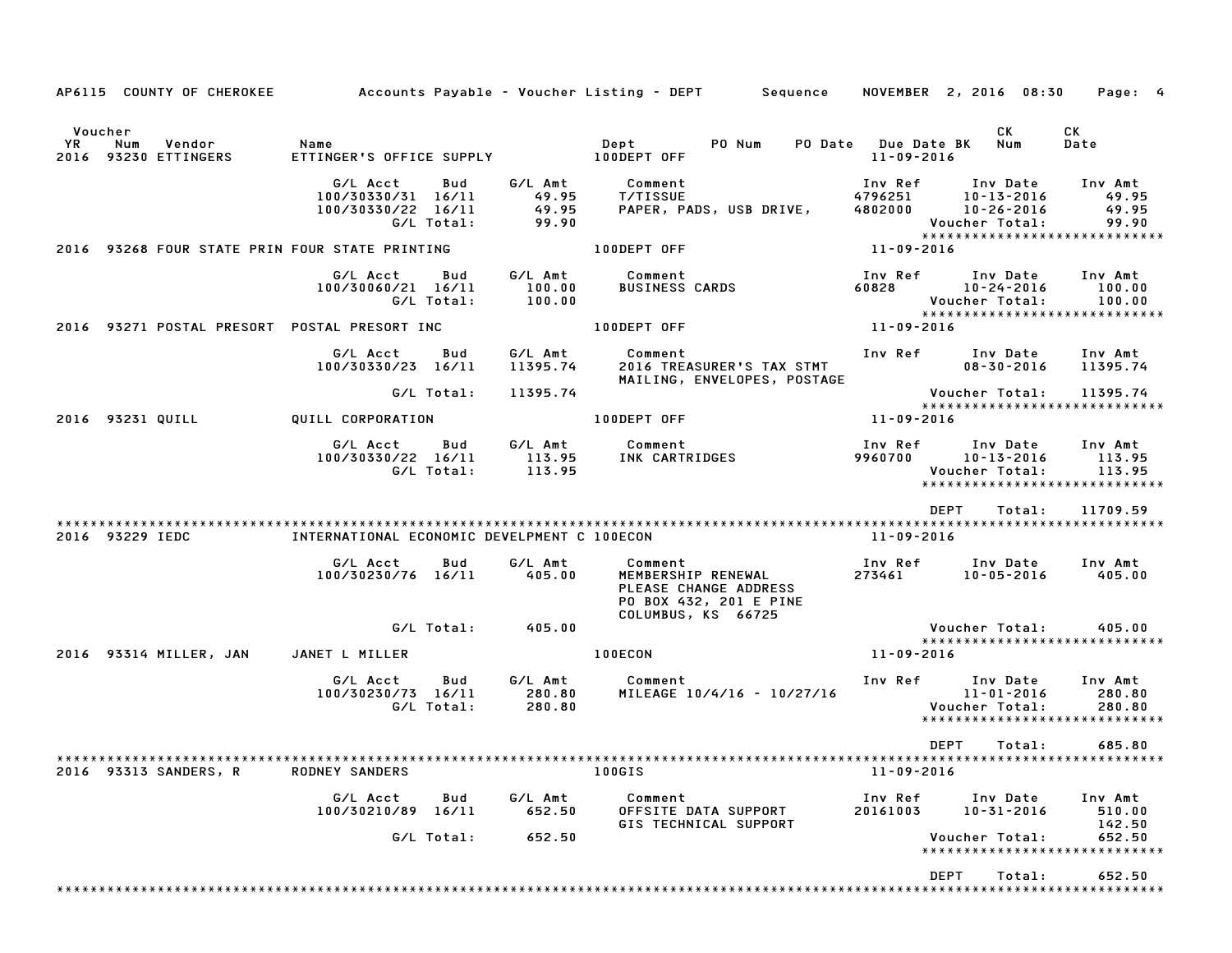|    | AP6115 COUNTY OF CHEROKEE                         |                                                     |                               | Accounts Payable – Voucher Listing – DEPT         Sequence                        | NOVEMBER 2, 2016 08:30                  |                                                | Page: 5                                                      |
|----|---------------------------------------------------|-----------------------------------------------------|-------------------------------|-----------------------------------------------------------------------------------|-----------------------------------------|------------------------------------------------|--------------------------------------------------------------|
| YR | Voucher<br>Vendor<br>Num<br>2016 93262 BOB BARKER | Name<br><b>BOB BARKER COMPANY INC</b>               | Depτ<br>100JAIL               | Dept<br>PO Num                                                                    | PO Date Due Date BK<br>$11 - 09 - 2016$ | <b>CK</b><br>Num                               | CK<br>Date                                                   |
|    |                                                   | G/L Acct<br>Bud<br>100/30140/39 16/11<br>G/L Total: | G/L Amt<br>85.97<br>85.97     | Comment<br>SHAMPOO                                                                | Inv Ref<br>000449760                    | Inv Date<br>10-18-2016<br>Voucher Total:       | Inv Amt<br>85.97<br>85.97                                    |
|    | 2016 93263 CBM                                    | CBM MANAGED SERVICES                                |                               | $11 - 09 - 2016$<br>100JAIL                                                       |                                         |                                                | *****************************                                |
|    |                                                   | G/L Acct<br>Bud<br>100/30140/31 16/11               | G/L Amt<br>3239.37            | Comment<br>INMATE MEALS                                                           | Inv Ref                                 | Inv Date                                       | Inv Amt                                                      |
|    |                                                   | G/L Total:                                          | 3239.37                       | 10/13/16 - 10/19/16                                                               | 07613 10-19-2016                        | Voucher Total:                                 | 3239.37<br>3239.37                                           |
|    | 2016 93291 CDL                                    | CDL ELECTRIC                                        |                               | 100JAIL                                                                           | $11 - 09 - 2016$                        |                                                | *****************************                                |
|    |                                                   | G/L Acct<br>Bud<br>100/30140/80 16/11               | G/L Amt<br>1925.48            | Comment<br>MAINTENANCE/FILTER CHANGE<br>CHANGED FILTER,<br>CHANGE FILTERS ON RUTS | Inv Ref Inv Date<br>W57243              | $10 - 25 - 2016$                               | Inv Amt<br>1925.48                                           |
|    |                                                   | G/L Total:                                          | 1925.48                       |                                                                                   |                                         | Voucher Total:                                 | 1925.48<br>*****************************                     |
|    | 2016 93292 CINTAS                                 | CINTAS FIRST AID & SAFETY                           |                               | 100JAIL                                                                           | 11-09-2016                              |                                                |                                                              |
|    |                                                   | G/L Acct<br>Bud<br>100/30140/21 16/11<br>G/L Total: | G/L Amt<br>135.40<br>135.40   | Comment<br>BATTERIES, GLOVES                                                      | Inv Ref<br>8402922346  10-21-2016       | Inv Date<br>Voucher Total:                     | Inv Amt<br>135.40<br>135.40<br>***************************** |
|    | 2016 93273 CITY TELE                              | CITY TELE COIN COMPANY INC                          |                               | 100JAIL                                                                           | 11-09-2016                              |                                                |                                                              |
|    |                                                   | G/L Acct<br>Bud<br>100/30140/39 16/11<br>G/L Total: | G/L Amt<br>1500.00<br>1500.00 | Comment<br>Comment<br>CALLING CARDS                                               | Inv Ref<br>11754                        | Inv Date<br>$09 - 01 - 2016$<br>Voucher Total: | Inv Amt<br>1500.00<br>1500.00                                |
|    | 2016 93264 HALLS                                  | HALL'S PEST CONTROL                                 |                               | 100JAIL                                                                           | $11 - 09 - 2016$                        |                                                | *****************************                                |
|    |                                                   | G/L Acct<br>Bud<br>100/30140/80 16/11<br>G/L Total: | G/L Amt<br>75.00<br>75.00     | Comment<br>Comment<br>MONTHLY SPRAY                                               | Inv Ref<br>76542                        | Inv Date<br>$10 - 21 - 2016$<br>Voucher Total: | Inv Amt<br>75.00<br>75.00<br>*****************************   |
|    | 2016 93293 HENRY KRAFT                            | HENRY KRAFT INC                                     |                               | 100JAIL                                                                           | 11-09-2016                              |                                                |                                                              |
|    |                                                   | G/L Acct<br>Bud<br>100/30140/40 16/11               | G/L Amt<br>551.30             | Comment<br>SANITIZER, FLOOR PAD<br>DETERGETN, BLEACH, T/TISSUE                    | Inv Ref<br>232739                       | Inv Date<br>10-27-2016                         | Inv Amt<br>551.30                                            |
|    |                                                   | G/L Total:                                          | 551.30                        |                                                                                   |                                         | Voucher Total:                                 | 551.30<br>*****************************                      |
|    | 2016 93274 OFFICE FIRE                            | OFFICE OF THE STATE FIRE MARSHAL 100JAIL            |                               |                                                                                   | 11-09-2016                              |                                                |                                                              |
|    |                                                   | Bud<br>G/L Acct<br>100/30140/80 16/11<br>G/L Total: | G/L Amt<br>400.00<br>400.00   | Comment<br>INSPECTIONS/WATER HEATER                                               | Inv Ref<br>453625                       | Inv Date<br>10-14-2016<br>Voucher Total:       | Inv Amt<br>400.00<br>400.00                                  |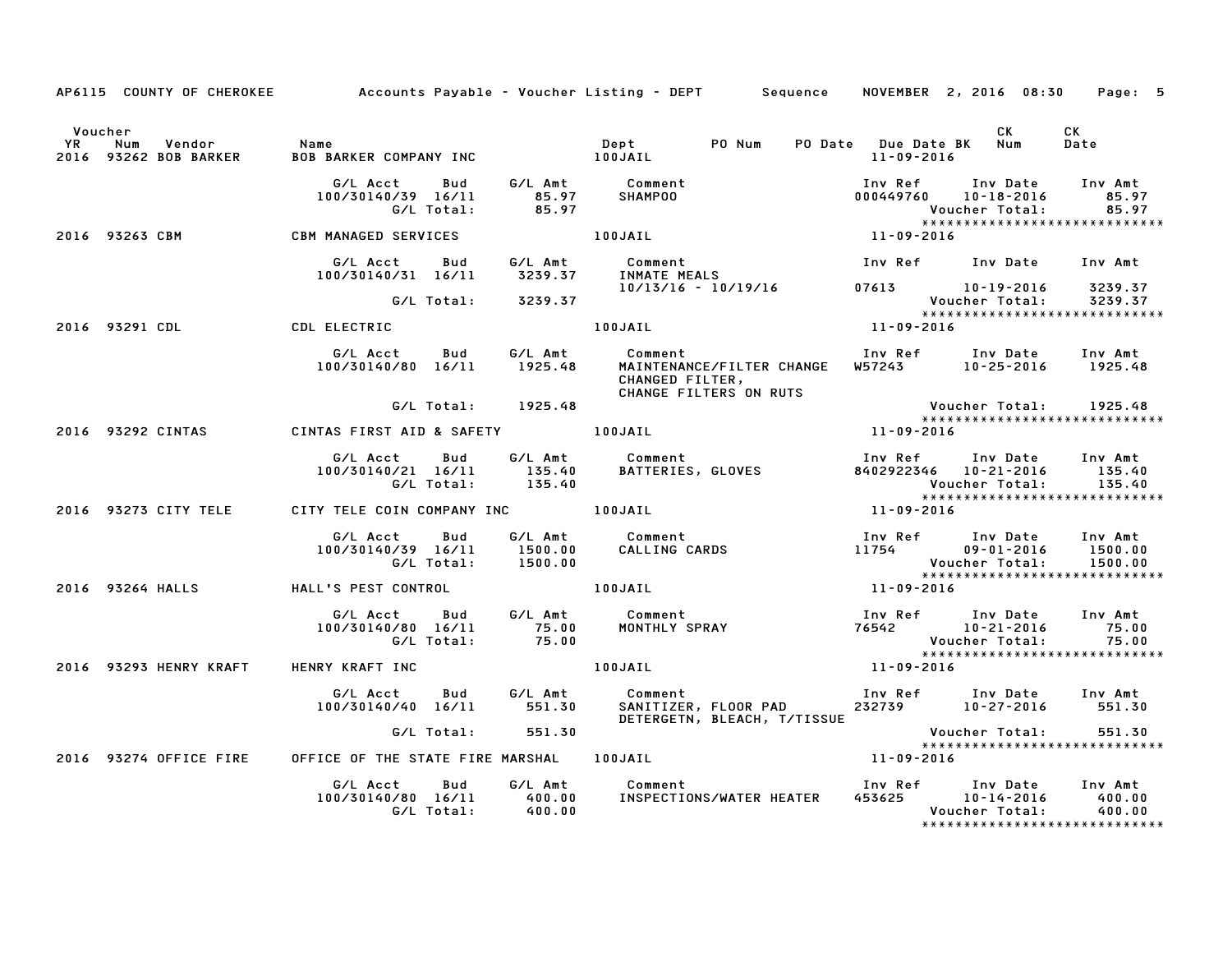| AP6115 COUNTY OF CHEROKEE                     |                                                                    |                   |                                       | Accounts Payable – Voucher Listing – DEPT         Sequence     NOVEMBER  2, 2016  08:30                                                                                                                                                         |                                       |                                                                                             | Page: 6                           |
|-----------------------------------------------|--------------------------------------------------------------------|-------------------|---------------------------------------|-------------------------------------------------------------------------------------------------------------------------------------------------------------------------------------------------------------------------------------------------|---------------------------------------|---------------------------------------------------------------------------------------------|-----------------------------------|
| Voucher<br><b>YR</b><br>Num<br>Vendor<br>2016 | Name<br>93232 TRUE VALUE COL TRUE VALUE COLUMBUS                   |                   |                                       | PO Num<br><b>Dept</b><br>100JAIL                                                                                                                                                                                                                | PO Date Due Date BK Num<br>11-09-2016 | <b>CK</b>                                                                                   | CK<br>Date                        |
|                                               | G/L Acct<br>100/30140/80 16/11                                     | Bud<br>16/11      | G/L Amt<br>60.70                      | Comment                                                                                                                                                                                                                                         |                                       |                                                                                             | Inv Amt<br>14.85<br>8.86<br>36.99 |
|                                               |                                                                    | G/L Total:        | 60.70                                 |                                                                                                                                                                                                                                                 |                                       | Voucher Total:                                                                              | 60.70                             |
| 2016 93265 TURNKEY                            | <b>TURNKEY CORRECTIONS</b>                                         |                   |                                       | 100JAIL <b>Automatic Structure</b>                                                                                                                                                                                                              | $11 - 09 - 2016$                      | *****************************                                                               |                                   |
|                                               | G/LAcct Bud G/LAmt                                                 |                   | G/L Total:       1278.70              | Comment<br>6/L Acct Bud 6/L Amt Comment – Inv Ref Inv Date<br>100/30140/39 16/11 – 1278.70 – CANTEEN SALES – 114620161014 10–14–2016<br>114620161021 10–21–2016 – 16/11 – 2000 – 2000 – 2000 – 2000 – 2000 – 2000 – 2000 – 2000 – 2000 – 2000 – |                                       | Inv Ref Inv Date Inv Amt<br><b>Voucher Total:</b><br>*****************************          | 496.62<br>782.08<br>1278.70       |
|                                               |                                                                    |                   |                                       |                                                                                                                                                                                                                                                 |                                       | DEPT<br>Total:                                                                              | 9251.92                           |
| 2016 93294 COL TEL                            | COLUMBUS TELEPHONE COMPANY 100SHERIFF                              |                   |                                       |                                                                                                                                                                                                                                                 | 11-09-2016                            |                                                                                             |                                   |
|                                               | G/L Acct<br>100/30060/74 16/11                                     | Bud<br>G/L Total: | G/L Amt<br>1102.91<br>1102.91         | Comment<br><b>ACCT 2963</b>                                                                                                                                                                                                                     |                                       | Inv Ref      Inv Date<br>$11 - 01 - 2016$<br>Voucher Total:                                 | Inv Amt<br>1102.91<br>1102.91     |
| 2016 93266 CWD                                | CASH-WA DISTRIBUTING                                               |                   |                                       | 100SHERIFF                                                                                                                                                                                                                                      | $11 - 09 - 2016$                      |                                                                                             |                                   |
|                                               | G/L Acct<br>100/30060/31 16/11                                     | Bud<br>G/L Total: | G/L Amt<br>81.83<br>81.83             | Comment                                                                                                                                                                                                                                         |                                       | Inv Ref      Inv Date<br>Voucher Total: 81.83<br>****************************               | Inv Amt<br>81.83                  |
| 2016 93235 JASPER ENGINE                      | JASPER ENGINE & TRANSMISSION EXCHAN 100SHERIFF                     |                   |                                       |                                                                                                                                                                                                                                                 | $11 - 09 - 2016$                      |                                                                                             |                                   |
|                                               | G/L Acct<br>100/30060/25 16/11                                     | Bud<br>G/L Total: | G/L Amt<br>1935.00<br>1935.00         | Comment<br>HD TRANSFER CASE                                                                                                                                                                                                                     | 1125188                               | Inv Ref      Inv Date<br>10-19-2016<br>Voucher Total:                                       | Inv Amt<br>1935.00<br>1935.00     |
| 2016 93237 LAKELAND                           | LAKELAND OFFICE SYSTEMS                                            |                   |                                       | 100SHERIFF                                                                                                                                                                                                                                      | 11-09-2016                            | *****************************                                                               |                                   |
|                                               | G/L Acct<br>100/30060/83 16/11                                     | Bud<br>G/L Total: | G/L Amt<br>363.13<br>363.13<br>363.13 | Comment<br>CONTRACT CHARGES                                                                                                                                                                                                                     |                                       | Inv Ref Inv Date<br>137615 10-17-2016<br>Voucher Total:                                     | Inv Amt<br>363.13<br>363.13       |
| 2016 93239 NATALINIS                          | NATALINI'S AUTOMOTIVE                                              |                   |                                       | <b>100SHERIFF</b>                                                                                                                                                                                                                               | $11 - 09 - 2016$                      |                                                                                             |                                   |
|                                               | G/L Acct<br>100/30060/25 16/11                                     | Bud               | G/L Amt<br>107.04                     | Comment<br>BRAKE PADS, AIR FILTER<br>OIL FILTER                                                                                                                                                                                                 | Inv Ref<br>617681<br>617841           | Inv Date<br>10-24-2016<br>10-25-2016                                                        | Inv Amt<br>101.52<br>5.52         |
|                                               |                                                                    |                   | G/L Total: 107.04                     |                                                                                                                                                                                                                                                 |                                       | Voucher Total:<br>*****************************                                             | 107.04                            |
|                                               | 2016 93267 SOUTHERN UNIFOR SOUTHERN UNIFORM & EQUIPMENT 100SHERIFF |                   |                                       |                                                                                                                                                                                                                                                 | 11-09-2016                            |                                                                                             |                                   |
|                                               | G/L Acct<br>100/30060/22 16/11                                     | Bud<br>G/L Total: | G/L Amt<br>65.00<br>65.00             | Comment<br><b>NAMETAGS</b>                                                                                                                                                                                                                      | 40651                                 | Inv Ref     Inv Date<br>$10 - 24 - 2016$<br>Voucher Total:<br>***************************** | Inv Amt<br>65.00<br>65.00         |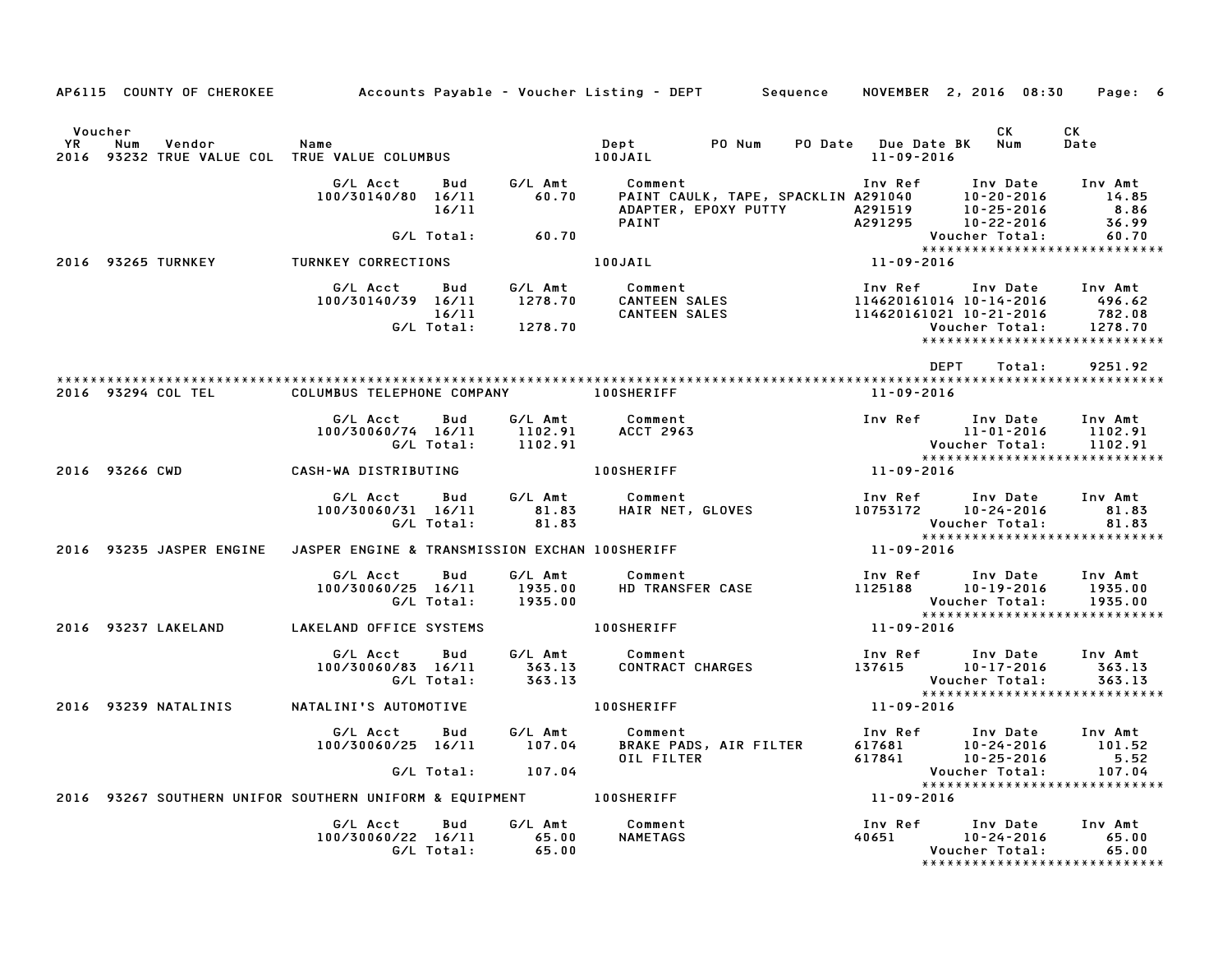|                      |     |                                        | AP6115 COUNTY OF CHEROKEE Accounts Payable - Voucher Listing - DEPT Sequence NOVEMBER 2, 2016 08:30 Page: 7 |                   |                             |                     |                                                                                                                                |                                                                                                                          |      |                              |        |                                                                       |  |
|----------------------|-----|----------------------------------------|-------------------------------------------------------------------------------------------------------------|-------------------|-----------------------------|---------------------|--------------------------------------------------------------------------------------------------------------------------------|--------------------------------------------------------------------------------------------------------------------------|------|------------------------------|--------|-----------------------------------------------------------------------|--|
| Voucher<br><b>YR</b> | Num | Vendor<br>2016 93241 US BANK           | Name<br>US BANK EQUIPMENT FINANCE 100SHERIFF                                                                |                   |                             | Dept PO Num         |                                                                                                                                | PO Date Due Date BK Num<br>11-09-2016                                                                                    |      | <b>CK</b>                    |        | CK<br>Date                                                            |  |
|                      |     |                                        | G/L Acct<br>100/30060/83 16/11                                                                              |                   | 555.46<br>G/L Total: 555.46 | Bud G/L Amt Comment | CONTRACT CHARGES                                                                                                               | Inv Ref<br>315475608                                                                                                     |      | 10-14-2016<br>Voucher Total: |        | Inv Date Inv Amt<br>555.46<br>555.46<br>***************************** |  |
|                      |     | 2016 93275 VERIZON                     | <b>VERIZON WIRELESS</b>                                                                                     |                   |                             | <b>100SHERIFF</b>   |                                                                                                                                | $11 - 09 - 2016$                                                                                                         |      |                              |        |                                                                       |  |
|                      |     |                                        | G/L Acct<br>100/30060/74 16/11                                                                              | G/L Total:        |                             |                     |                                                                                                                                | Inv Ref Inv Date Inv Amt<br>9773903648  10-18-2016                                                                       |      | Voucher Total:               |        | 40.01<br>40.01                                                        |  |
|                      |     |                                        |                                                                                                             |                   |                             |                     |                                                                                                                                |                                                                                                                          | DEPT |                              | Total: | 4250.38                                                               |  |
|                      |     | 2016 93260 BILLS GLASS TIM BILLS GLASS |                                                                                                             |                   |                             | 110HWY              |                                                                                                                                | 11-09-2016                                                                                                               |      |                              |        |                                                                       |  |
|                      |     |                                        |                                                                                                             |                   |                             |                     | Comment<br>NEW SEAL ON LOADER 2954 10–17–2016 54.33<br>36X64 PATTERN INSTALLED 2957 10–17–2016 428.66<br>Voucher Total: 482.99 |                                                                                                                          |      |                              |        |                                                                       |  |
|                      |     |                                        |                                                                                                             |                   | G/L Total: 482.99           |                     |                                                                                                                                |                                                                                                                          |      |                              |        |                                                                       |  |
|                      |     | 2016 93234 BLEVINS                     | BLEVINS ASPHALT CONSTRUCTION CO INC 110HWY                                                                  |                   |                             |                     |                                                                                                                                | $11 - 09 - 2016$                                                                                                         |      |                              |        |                                                                       |  |
|                      |     |                                        | G/L Acct<br>110/30110/34 16/11 632.74                                                                       | Bud               | G/L Amt                     | Comment<br>COLD MIX |                                                                                                                                | 10 Pure 111 Pure 111 Pure 111 Pure 1269<br>126916 10-14-2016 366.29<br>127009 10-20-2016 266.45<br>Poucher Total: 632.74 |      |                              |        |                                                                       |  |
|                      |     |                                        |                                                                                                             |                   | G/L Total: 632.74           |                     |                                                                                                                                |                                                                                                                          |      |                              |        | Voucher Total: 632.74<br>******************************               |  |
|                      |     | 2016 93238 BOB PAGE                    | BOB PAGE AUTO SUPPLY INC <b>110HWY</b>                                                                      |                   |                             |                     |                                                                                                                                |                                                                                                                          |      |                              |        |                                                                       |  |
|                      |     |                                        | G/L Acct Bud<br>110/30110/79 16/11 28.39<br>G/L Total: 28.39                                                |                   |                             |                     |                                                                                                                                | 5971-70812 10-24-2016                                                                                                    |      | Voucher Total:               |        | Inv Ref Inv Date Inv Amt<br>28.39<br>28.39                            |  |
|                      |     |                                        | 2016 93287 CITY OF COLUMB CITY OF COLUMBUS                                                                  |                   |                             | 110HWY              |                                                                                                                                | 11-09-2016                                                                                                               |      |                              |        | ******************************                                        |  |
|                      |     |                                        | G/L Acct<br>110/30110/72 16/11                                                                              | Bud<br>G/L Total: |                             |                     |                                                                                                                                | Inv Ref Inv Date Inv Amt<br>08-88010-00 10-05-2016 110.00                                                                |      | Voucher Total:               |        | 110.00<br>*****************************                               |  |
|                      |     | 2016 93282 CLEAN                       | CLEAN THE UNIFORM CO JOPLIN 110HWY                                                                          |                   |                             |                     |                                                                                                                                | $11 - 09 - 2016$                                                                                                         |      |                              |        |                                                                       |  |
|                      |     |                                        | G/L Acct   Bud<br>110/30110/80 16/11 83.84<br>G/L Total: 83.84                                              |                   |                             | G/L Amt Comment     |                                                                                                                                | Inv Ref Inv Date<br><b>VOUCNEL IOCAT.</b><br>****************************                                                |      |                              |        | Inv Amt<br>83.84                                                      |  |
|                      |     |                                        | 2016 93281 COL TEL COLUMBUS TELEPHONE COMPANY 110HWY                                                        |                   |                             |                     |                                                                                                                                | $11 - 09 - 2016$                                                                                                         |      |                              |        |                                                                       |  |
|                      |     |                                        | G/L Acct Bud<br>110/30110/72 16/11 212.07<br>G/L Total: 212.07                                              |                   |                             | G/L Amt Comment     | oumment [Inv Ref Inv Date Inv Amt<br>PHONE COUNTY LOT 429-2102 11-01-2014                                                      |                                                                                                                          |      | Voucher Total:               |        | 212.07<br>*****************************                               |  |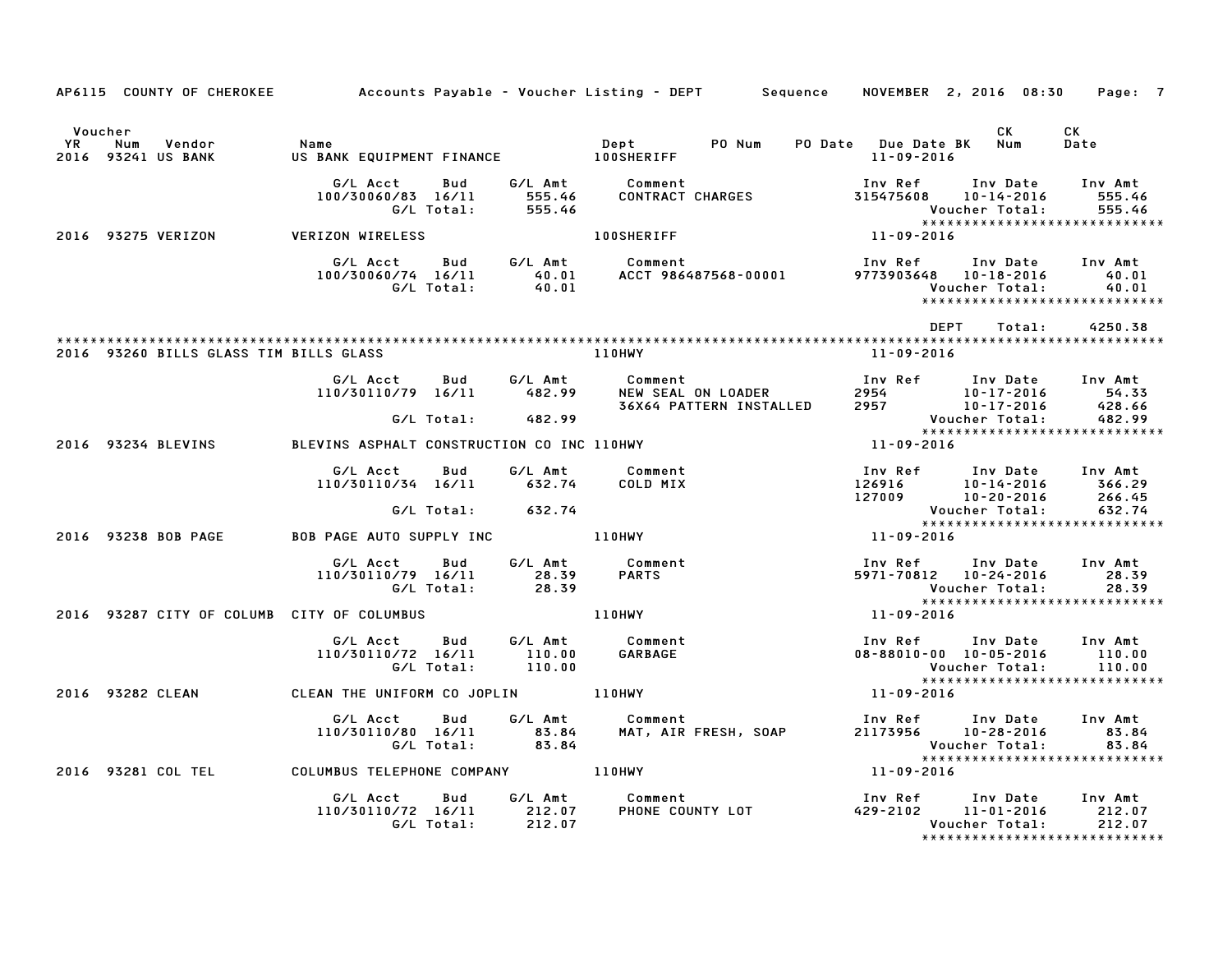|                      |                                        | AP6115 COUNTY OF CHEROKEE Accounts Payable - Voucher Listing - DEPT Sequence NOVEMBER 2, 2016 08:30 Page: 8                                                                                                                              |        |                                                                               |                                                   |                                                                                                                                      |                    |
|----------------------|----------------------------------------|------------------------------------------------------------------------------------------------------------------------------------------------------------------------------------------------------------------------------------------|--------|-------------------------------------------------------------------------------|---------------------------------------------------|--------------------------------------------------------------------------------------------------------------------------------------|--------------------|
| Voucher<br><b>YR</b> | Num Vendor<br>2016 93279 FABICK        |                                                                                                                                                                                                                                          |        |                                                                               | PO Date Due Date BK Num<br>11-09-2016             | CK                                                                                                                                   | CK<br>Date         |
|                      |                                        | G/L Acct Bud G/L Amt Comment<br>110/30110/79 16/11 1036.32 BATTERY PIJ00306018 10-25-2016 531.78<br>SEAL PIJ00306018 10-25-2016 4.92<br>SEAL PIJ00306015 10-25-2016 390.68<br>CAP PIJ00306015 10-25-2016 390.68<br>SEAL ORING SEAL ORING |        |                                                                               |                                                   |                                                                                                                                      |                    |
|                      |                                        |                                                                                                                                                                                                                                          |        |                                                                               |                                                   |                                                                                                                                      |                    |
|                      | 2016 93270 FARMERS                     |                                                                                                                                                                                                                                          |        |                                                                               |                                                   |                                                                                                                                      |                    |
|                      |                                        | G/L Total: 7.31                                                                                                                                                                                                                          |        |                                                                               |                                                   |                                                                                                                                      | 7.31               |
|                      | 2016 93228 FLEETPRIDE FLEETPRIDE       |                                                                                                                                                                                                                                          |        | 110HWY                                                                        | Voucher Total:<br>*****************<br>11-09-2016 | *****************************                                                                                                        |                    |
|                      |                                        | G/L Acct  Bud  G/L Amt  Comment<br>110/30110/79  16/11  168.76  PARTS<br>G/L Total:  168.76                                                                                                                                              |        |                                                                               |                                                   | Inv Ref      Inv Date     Inv Amt<br>80708180       10-24-2016       168.76<br>Voucher Total: 168.76<br>**************************** |                    |
|                      | 2016 93285 FROST OIL FROST OIL COMPANY |                                                                                                                                                                                                                                          |        |                                                                               |                                                   |                                                                                                                                      |                    |
|                      |                                        | G/L Total:                                                                                                                                                                                                                               | 748.22 | G/L Acct  Bud  G/L Amt  Comment<br>110/30110/32 16/11  748.22  EXHAUST  FLUID |                                                   | Inv Ref Inv Date Inv Amt<br>97797-IN 10-28-2016 748.22<br>Voucher Total: 748.22<br>****************************                      |                    |
|                      |                                        | 2016 93259 JOPLIN FREIGHT JOPLIN FREIGHTLINER SALES INC 110HWY                                                                                                                                                                           |        |                                                                               | $11 - 09 - 2016$                                  |                                                                                                                                      |                    |
|                      |                                        | G/L Total: 46.72                                                                                                                                                                                                                         |        | FITTING                                                                       |                                                   | 1nv Ref        Inv Date     Inv Amt<br>48938806       10–21–2016          33.74<br>48937306       10–21–2016          12.98          |                    |
|                      |                                        | G/L lotal: 46.72<br>*****<br>11-09-2016 11-09-2016 110HWY                                                                                                                                                                                |        |                                                                               |                                                   | Voucher Total: 46.72<br>****************************                                                                                 |                    |
|                      | 2016 93283 KS GAS                      |                                                                                                                                                                                                                                          |        |                                                                               |                                                   |                                                                                                                                      |                    |
|                      |                                        | G/L Acct Bud G/L Amt Comment<br>110/30110/72 16/11 165.82                                                                                                                                                                                |        | Comment<br>GAS SERVICE<br>510148149119141118<br>~~~738202155527000            |                                                   |                                                                                                                                      |                    |
|                      |                                        | G/L Total: 165.82                                                                                                                                                                                                                        |        |                                                                               |                                                   | 10-19-2016 113.61<br>Voucher Total:                                                                                                  | 165.82             |
|                      |                                        | 2016 93276 MFA OIL MFA OIL - NEOSHO 1055                                                                                                                                                                                                 |        | <b>110HWY</b>                                                                 | $11 - 09 - 2016$                                  | *****************************                                                                                                        |                    |
|                      |                                        | G/L Acct Bud G/L Amt Comment<br>110/30110/31 16/11 6169.92 DIESEL                                                                                                                                                                        |        | <b>DIESEL</b>                                                                 |                                                   | Inv Ref      Inv Date    Inv Amt<br>499640221     10-24-2016      3523.47                                                            |                    |
|                      |                                        | G/L Total: 6169.92                                                                                                                                                                                                                       |        |                                                                               |                                                   | 499640225 10-24-2016<br>Voucher Total:                                                                                               | 2646.45<br>6169.92 |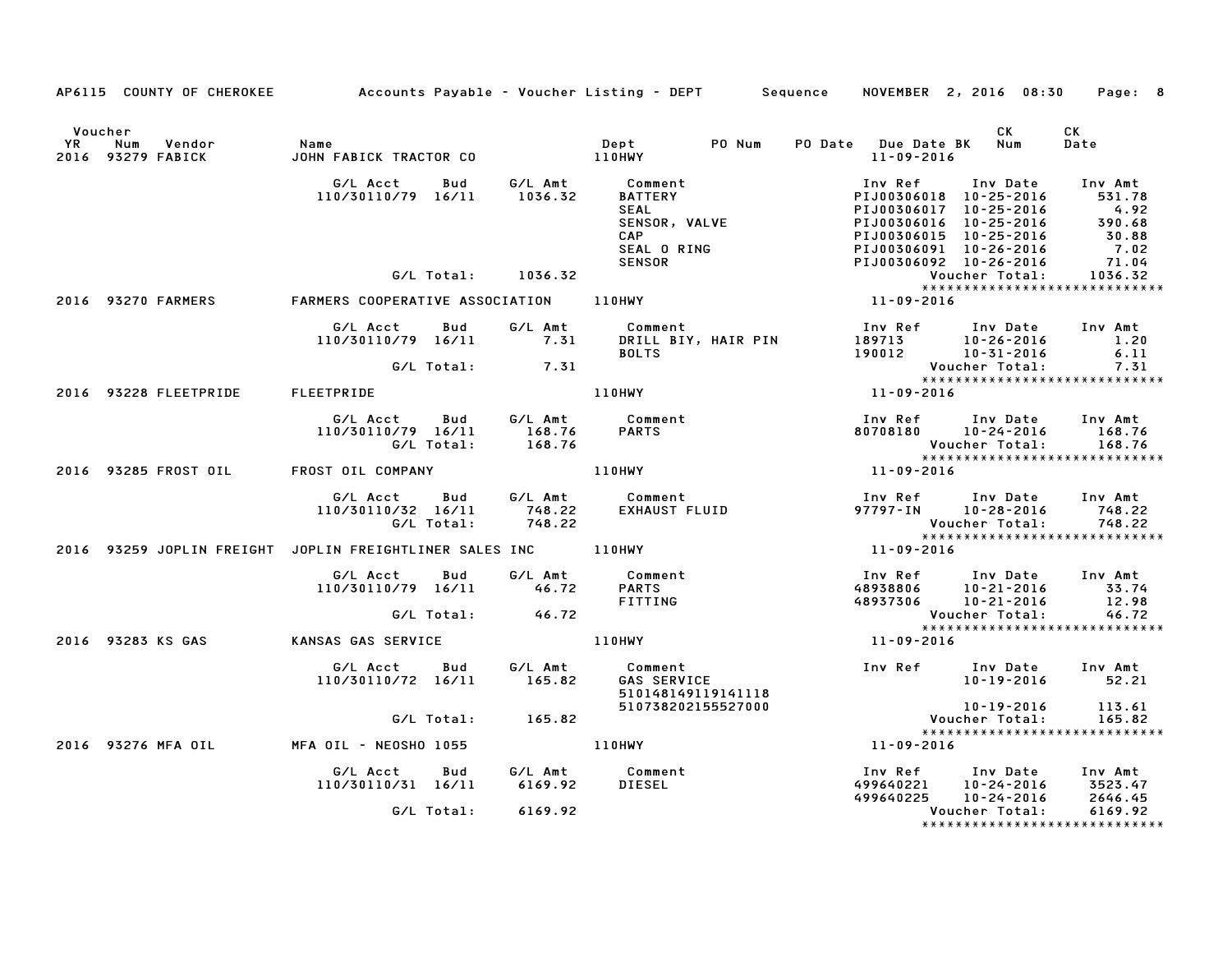|           |                                            |                                |                          |                             | AP6115 COUNTY OF CHEROKEE Accounts Payable – Voucher Listing – DEPT Sequence                                                                                                                                                                                     |                                                                                                                                 | NOVEMBER 2, 2016 08:30                                                                                                                                                                                                           | Page: 9                                                                                                             |
|-----------|--------------------------------------------|--------------------------------|--------------------------|-----------------------------|------------------------------------------------------------------------------------------------------------------------------------------------------------------------------------------------------------------------------------------------------------------|---------------------------------------------------------------------------------------------------------------------------------|----------------------------------------------------------------------------------------------------------------------------------------------------------------------------------------------------------------------------------|---------------------------------------------------------------------------------------------------------------------|
|           |                                            |                                |                          |                             |                                                                                                                                                                                                                                                                  |                                                                                                                                 |                                                                                                                                                                                                                                  |                                                                                                                     |
| <b>YR</b> | Voucher<br>Num<br>Vendor<br>2016 93261 MHC | Name<br>MHC                    |                          |                             | Dept<br>PO Num<br>110HWY                                                                                                                                                                                                                                         | PO Date Due Date BK<br>$11 - 09 - 2016$                                                                                         | CK.<br>Num                                                                                                                                                                                                                       | CK<br>Date                                                                                                          |
|           |                                            | G/L Acct<br>110/30110/79 16/11 | <b>Bud</b><br>G/L Total: | G/L Amt<br>121.62<br>121.62 | Comment<br>AIR FILTER                                                                                                                                                                                                                                            | Inv Ref                                                                                                                         | Inv Date<br>285600755343 10-14-2016<br>Voucher Total:                                                                                                                                                                            | Inv Amt<br>121.62<br>121.62                                                                                         |
|           | 2016 93284 MUNICIPAL                       | MUNICIPAL INDUSTRIAL SUPPLY    |                          |                             | 110HWY                                                                                                                                                                                                                                                           | 11-09-2016                                                                                                                      | *****************************                                                                                                                                                                                                    |                                                                                                                     |
|           |                                            | G/L Acct<br>110/30110/79 16/11 | Bud<br>G/L Total:        | G/L Amt<br>183.51<br>183.51 | Comment<br><b>PARTS</b>                                                                                                                                                                                                                                          | Inv Ref<br>2768                                                                                                                 | Inv Date<br>$10 - 27 - 2016$<br>Voucher Total:                                                                                                                                                                                   | Inv Amt<br>183.51<br>183.51                                                                                         |
|           | 2016 93257 NAPIER, C                       | CHARLES NAPIER                 |                          |                             | <b>110HWY</b>                                                                                                                                                                                                                                                    | 11-09-2016                                                                                                                      | *****************************                                                                                                                                                                                                    |                                                                                                                     |
|           |                                            | G/L Acct<br>110/30110/73 16/11 | Bud<br>G/L Total:        | G/L Amt<br>103.14<br>103.14 | Comment<br>MILEAGE                                                                                                                                                                                                                                               | Inv Ref                                                                                                                         | Inv Date<br>11-01-2016<br>Voucher Total:<br>*****************************                                                                                                                                                        | Inv Amt<br>103.14<br>103.14                                                                                         |
|           | 2016 93233 NATALINIS                       | NATALINI'S AUTOMOTIVE          |                          |                             | <b>110HWY</b>                                                                                                                                                                                                                                                    | 11-09-2016                                                                                                                      |                                                                                                                                                                                                                                  |                                                                                                                     |
|           |                                            | G/L Acct<br>110/30110/79 16/11 | Bud<br>G/L Total:        | G/L Amt<br>364.26<br>364.26 | Comment<br><b>BRAKE CLEANER</b><br>BRAKE ADJUSTING TOOL<br>OIL FILTER<br>$0 - R$ ING<br>OIL FILTER<br>ABRASIVE WHEEL<br>REAR AXLE<br>$0 - R$ ING<br>OIL FILTER, AIR FILTER<br>WATER PUMP<br><b>PART</b>                                                          | Inv Ref<br>617490<br>617661<br>617341<br>617378<br>617683<br>617778<br>617770<br>617806<br>618309<br>618340<br>618372           | Inv Date<br>10-21-2016<br>10-22-2016<br>10-20-2016<br>10-20-2016<br>10-24-2016<br>10-25-2016<br>10-25-2016<br>10-25-2016<br>10-31-2016<br>10-31-2016<br>$10 - 31 - 2016$<br>Voucher Total:                                       | Inv Amt<br>29.88<br>182.17<br>4.90<br>.75<br>29.40<br>12.29<br>3.29<br>6.75<br>40.24<br>48.63<br>5.96<br>364.26     |
|           | 2016 93256 NATALINIS                       | NATALINI'S AUTOMOTIVE          |                          |                             | 110HWY                                                                                                                                                                                                                                                           | 11-09-2016                                                                                                                      | *****************************                                                                                                                                                                                                    |                                                                                                                     |
|           |                                            | G/L Acct<br>110/30110/79 16/11 | Bud                      | G/L Amt<br>678.63           | Comment<br><b>BATTERY</b><br>BRAKE MASTER CYLINDER<br>BULB, SOCKET, CUT OFF WHEEL<br>PARTS CREDIT<br><b>BRAKE PADS</b><br><b>BATTERY CABLE</b><br><b>PARTS</b><br>MOUNTED POINT<br><b>BRAKE CLEANER</b><br><b>BATTERY</b><br><b>ADAPTER</b><br>REPLACEMENT GAUGE | Inv Ref<br>617120<br>617170<br>617163<br>616993<br>617182<br>617178<br>617177<br>617275<br>617245<br>617461<br>617460<br>617449 | Inv Date<br>$10 - 18 - 2016$<br>$10 - 18 - 2016$<br>10-18-2016<br>$10 - 17 - 2016$<br>$10 - 18 - 2016$<br>$10 - 18 - 2016$<br>10-18-2016<br>$10 - 19 - 2016$<br>$10 - 19 - 2016$<br>$10 - 21 - 2016$<br>10-21-2016<br>10-21-2016 | Inv Amt<br>111.36<br>82.49<br>21.70<br>11.28CR<br>53.49<br>3.31<br>42.86<br>3.86<br>9.57<br>334.08<br>6.36<br>20.83 |
|           |                                            |                                | G/L Total:               | 678.63                      |                                                                                                                                                                                                                                                                  |                                                                                                                                 | Voucher Total:<br>*****************************                                                                                                                                                                                  | 678.63                                                                                                              |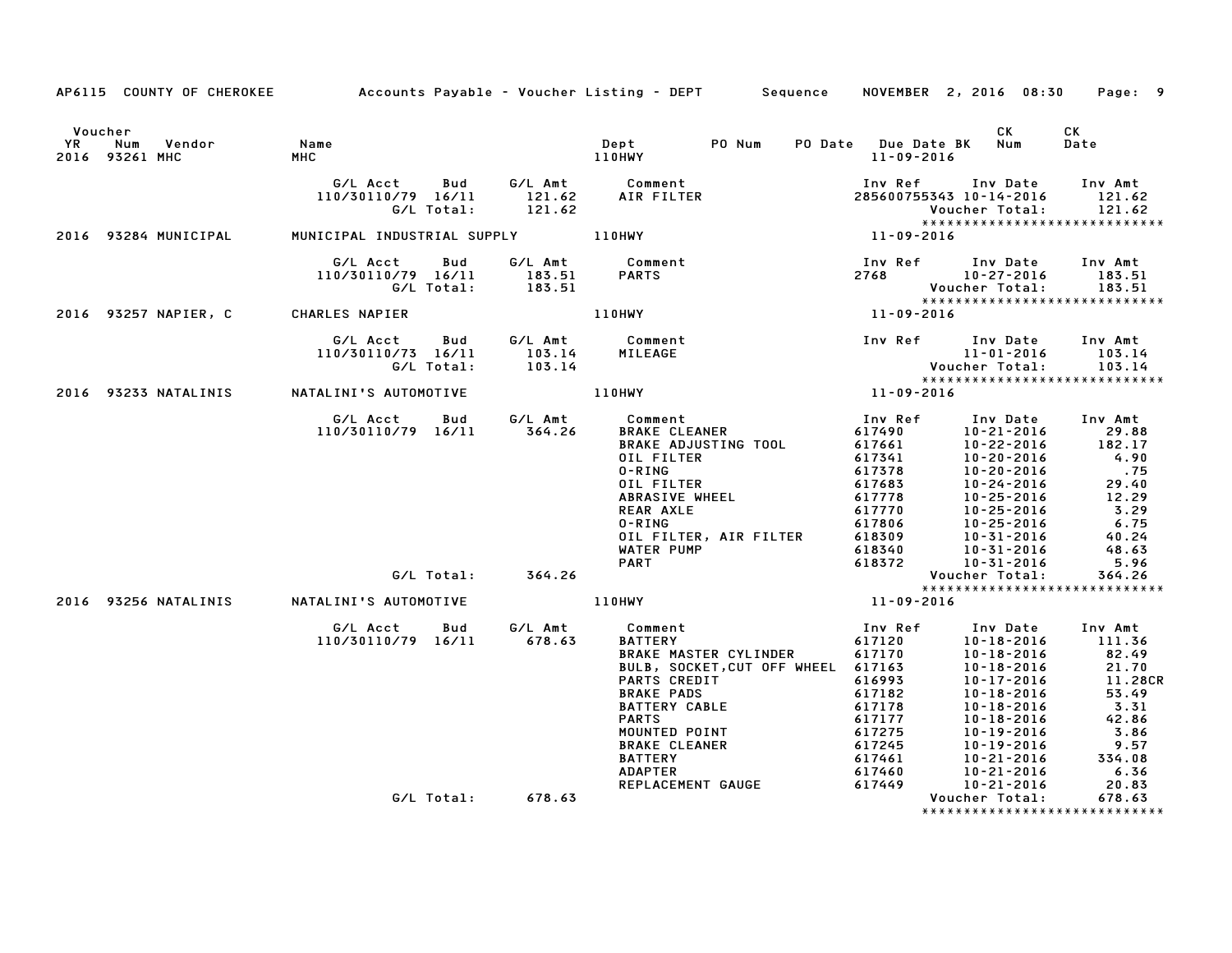|         |                                   |                                                                                                                  |                                          | AP6115 COUNTY OF CHEROKEE Accounts Payable - Voucher Listing - DEPT Sequence NOVEMBER 2, 2016 08:30 Page: 10                                                     |                                                                                           |                                                                              |                                 |
|---------|-----------------------------------|------------------------------------------------------------------------------------------------------------------|------------------------------------------|------------------------------------------------------------------------------------------------------------------------------------------------------------------|-------------------------------------------------------------------------------------------|------------------------------------------------------------------------------|---------------------------------|
| Voucher |                                   |                                                                                                                  |                                          | CK CK                                                                                                                                                            |                                                                                           |                                                                              |                                 |
| YR D    | Num Vendor<br>2016 93240 O'MALLEY | Name<br>0'MALLEY IMPLEMENT CO INC 110HWY                                                                         |                                          | PO Num<br>Dept                                                                                                                                                   | PO Date Due Date BK Num<br>11-09-2016                                                     |                                                                              | Date                            |
|         |                                   | G/L Acct Bud                                                                                                     |                                          | G/L Amt Comment<br><b>PART</b>                                                                                                                                   | 1nv Ref       Inv Date     Inv Amt<br>10-18-2016       2973.95<br>110-31-2016      146.18 |                                                                              | 2973.95<br>146.18               |
|         |                                   |                                                                                                                  | G/L Total: 3120.13                       |                                                                                                                                                                  |                                                                                           |                                                                              |                                 |
|         | 2016 93277 PRODUCTIVITY           |                                                                                                                  |                                          | PRODUCTIVITY PLUS ACCOUNT 110HWY                                                                                                                                 | Voucher Total: 3120.13<br>*******************************                                 |                                                                              |                                 |
|         |                                   | G/L Acct Bud<br>110/30110/79 16/11 67.42 TRANS BELT                                                              |                                          | G/L Amt Comment<br>5276                                                                                                                                          | Inv Ref Inv Date Inv Amt                                                                  | IJ71894 09-22-2016 67.42                                                     |                                 |
|         |                                   |                                                                                                                  | G/L Total: 67.42                         |                                                                                                                                                                  |                                                                                           |                                                                              |                                 |
|         |                                   |                                                                                                                  |                                          |                                                                                                                                                                  | Vouc<br>*****<br>11-09-2016                                                               |                                                                              |                                 |
|         |                                   | G/L Acct Bud<br>110/30110/79 16/11 2.05 SIDE ARM<br>G/L Total: 2.05 SIDE ARM                                     |                                          | G/L Amt Comment                                                                                                                                                  | Inv Ref      Inv Date    Inv Amt<br>1303827        10–25–2016             2.05            | Voucher Total: 2.05<br>******************************                        | 2.05                            |
|         | 2016 93286 US CELLULAR            | US CELLULAR 110HWY                                                                                               |                                          |                                                                                                                                                                  | 11-09-2016                                                                                |                                                                              |                                 |
|         |                                   | G/L Acct   Bud<br>110/30110/72 16/11 50.86 CELL PHONE                                                            |                                          | G/L Amt Comment<br>943125780                                                                                                                                     |                                                                                           | Inv Ref Inv Date Inv Amt<br>160794166 10-20-2016 50.86                       |                                 |
|         |                                   |                                                                                                                  | G/L Total: 50.86                         |                                                                                                                                                                  |                                                                                           |                                                                              |                                 |
|         | 2016 93258 WELDON PARTS           |                                                                                                                  |                                          | WELDON PARTS JOPLIN 110HWY                                                                                                                                       | <b>VOUCNET IULAL.</b><br>****************************<br>11-09-2016                       |                                                                              |                                 |
|         |                                   |                                                                                                                  |                                          | 000 6/L Amt Comment<br>110/30110/79 16/11 206.30 STROBE TUBE, LED STROBE 1760371 10–18–2016 157.34<br>AMBER STROBE 1769922 10–21–2016 48.96<br>G/L Total: 206.30 |                                                                                           |                                                                              |                                 |
|         |                                   |                                                                                                                  |                                          |                                                                                                                                                                  |                                                                                           |                                                                              |                                 |
|         |                                   |                                                                                                                  |                                          |                                                                                                                                                                  | DEPT                                                                                      | Total:                                                                       | 14791.02                        |
|         | 2016 93278 COL TEL                | COLUMBUS TELEPHONE COMPANY 130NOXWEED                                                                            |                                          |                                                                                                                                                                  | 11-09-2016                                                                                |                                                                              |                                 |
|         |                                   | G/L Acct      Bud      G/L Amt         Comment<br>130/30130/74 16/11 109.14<br>G/L Total: 109.14                 |                                          | ACCT 2293                                                                                                                                                        | Inv Ref Inv Date Inv Amt                                                                  | 11-01-2016 109.14<br>Voucher Total: 109.14<br>Voucher Total:                 |                                 |
|         |                                   |                                                                                                                  |                                          |                                                                                                                                                                  |                                                                                           |                                                                              |                                 |
|         | 2016 93242 CARDMEMBER             | CHASE CARD SERVICES                                                                                              |                                          | <b>140HEALTH</b>                                                                                                                                                 | DEPT<br>11-09-2016                                                                        | Total:                                                                       | 109.14                          |
|         |                                   | G/L Acct<br>Bud<br>140/30140/80 16/11                                                                            | G/L Amt<br>28.99                         | Comment<br><b>HEALTH DEPT</b>                                                                                                                                    | Inv Ref                                                                                   | Inv Date                                                                     | Inv Amt                         |
|         |                                   | 140/30140/68<br>16/11<br>140/30140/28<br>16/11<br>140/30140/74 16/11<br>140/30140/89 16/11<br>140/30140/23 16/11 | 1.60<br>36.00<br>21.75<br>53.16<br>43.39 | ACCT 4<br>AMAZON<br>FACEBOOK ADVERTISMENT/FLU<br>INDIGITAL WAVE<br><b>PARCOM</b>                                                                                 |                                                                                           | $09 - 28 - 2016$<br>$10 - 01 - 2016$<br>$10 - 07 - 2016$<br>$10 - 14 - 2016$ | 28.99<br>1.60<br>36.00<br>21.75 |
|         |                                   | 140/30140/77 16/11<br>140/30140/28 16/11                                                                         | 329.52<br>65.39                          | LATE FEE/INTEREST GHG<br>RIVER CITY                                                                                                                              |                                                                                           | $10 - 10 - 2016$<br>$10 - 03 - 2016$                                         | 53.16<br>13.81                  |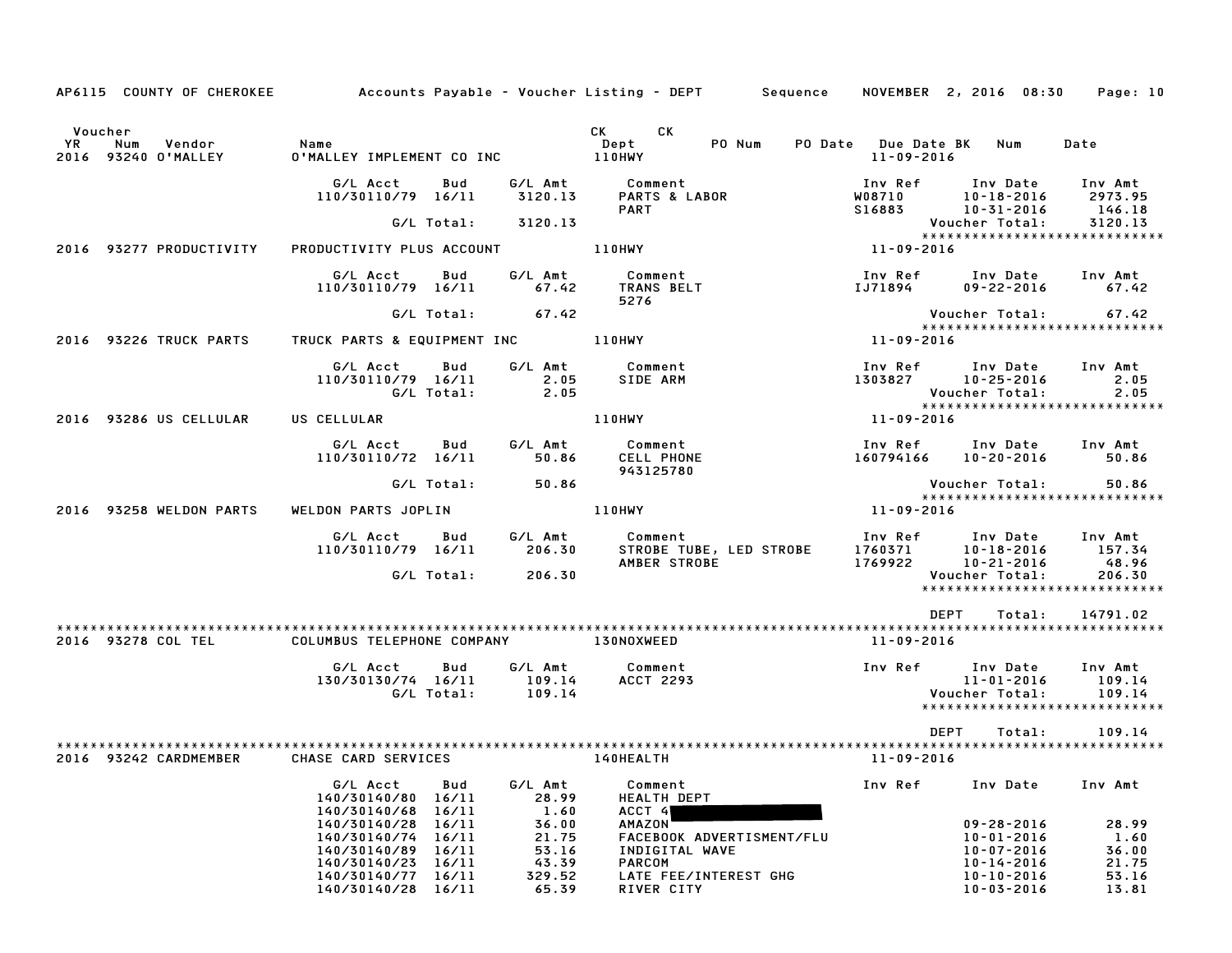|                      |     |                     |                                                                  |                   |                           | AP6115 COUNTY OF CHEROKEE Accounts Payable - Voucher Listing - DEPT Sequence NOVEMBER 2, 2016 08:30 Page: 11 |                  |                                                                                           |                                                              |
|----------------------|-----|---------------------|------------------------------------------------------------------|-------------------|---------------------------|--------------------------------------------------------------------------------------------------------------|------------------|-------------------------------------------------------------------------------------------|--------------------------------------------------------------|
|                      |     |                     |                                                                  |                   |                           |                                                                                                              |                  |                                                                                           |                                                              |
| Voucher<br><b>YR</b> | Num | Vendor              | Name                                                             |                   |                           | Dept PO Num<br><b>PO Date</b><br>HYATT HOTELS<br>TEXAS ROADHOUSE<br>HYATT REGENCY<br>DELL COMPUTER           |                  | CK<br>Due Date BK Num<br>10-03-2016<br>10-04-2016<br>10-06-2016<br>09-30-2016             | CK<br>Date<br>16.00<br>13.58<br>$13.58$<br>$329.52$<br>65.39 |
|                      |     |                     |                                                                  | G/L Total:        | 607.36                    | RICOH USA                                                                                                    |                  | 09-30-2016<br>Voucher Total:<br>*****************************                             | 27.56<br>607.36                                              |
|                      |     |                     |                                                                  |                   |                           | 2016 93315 CHEROKEE TREAS CHEROKEE COUNTY TREASURER 140HEALTH                                                | 11-09-2016       |                                                                                           |                                                              |
|                      |     |                     | G/L Acct<br>140/30140/68 16/11                                   | Bud               | G/L Amt<br>54.75          | Comment<br>HEALTH DEPT                                                                                       |                  | Inv Ref Inv Date Inv Amt                                                                  |                                                              |
|                      |     |                     |                                                                  |                   | $G/L$ Total: $54.75$      | LICENSE/REG COOSE TRAILER                                                                                    |                  | 11-01-2016<br>:Voucher Total                                                              | 54.75<br>54.75                                               |
|                      |     | 2016 93305 COL TEL  | COLUMBUS TELEPHONE COMPANY THE LAOHEALTH                         |                   |                           |                                                                                                              | 11-09-2016       |                                                                                           |                                                              |
|                      |     |                     | G/L Acct<br>140/30140/74 16/11 508.26                            | Bud               | G/L Amt                   | Comment<br><b>HEALTH DEPT</b>                                                                                |                  | Inv Ref Inv Date Inv Amt                                                                  |                                                              |
|                      |     |                     |                                                                  |                   |                           | <b>ACCT 2060</b><br>WIC PROGRAM<br>ACCT 2311                                                                 |                  | $11 - 01 - 2016$ 416.08<br>11-01-2016                                                     | 92.18                                                        |
|                      |     |                     |                                                                  | G/L Total:        | 508.26                    |                                                                                                              |                  | <b>Voucher Total:</b>                                                                     | 508.26                                                       |
|                      |     | 2016 93304 COLUMBUS | CITY OF COLUMBUS                                                 |                   |                           | 140HEALTH                                                                                                    | 11-09-2016       |                                                                                           |                                                              |
|                      |     |                     | G/L Acct<br>140/30140/72 16/11                                   | Bud               | G/L Amt<br>55.00          | Comment<br>HEALTH DEPT                                                                                       |                  | Inv Ref Inv Date Inv Amt                                                                  |                                                              |
|                      |     |                     |                                                                  |                   | G/L Total: 55.00          | ACCT 07-17240-00                                                                                             |                  | 10-27-2016<br>$\frac{10-27-2016}{\text{Voucher Total:}}$<br>***************************** | 55.00<br>55.00                                               |
|                      |     |                     | 2016 93306 CRAWFORD HEALTH CRAWFORD COUNTY HEALTH DEPT 140HEALTH |                   |                           | $11 - 09 - 2016$                                                                                             |                  |                                                                                           |                                                              |
|                      |     |                     | G/L Acct Bud<br>140/30140/82 16/11 472.36                        |                   | G/L Amt                   | Comment<br>WIC PROGRAM                                                                                       |                  | Inv Ref Inv Date Inv Amt                                                                  |                                                              |
|                      |     |                     |                                                                  |                   | G/L Total: 472.36         | CONTRACTED SERVICES                                                                                          |                  | $10 - 24 - 2016$<br>Voucher Total:<br>*****************************                       | 472.36<br>472.36                                             |
|                      |     |                     | 2016 93289 ELLIOTT, B BETHA K ELLIOTT                            |                   |                           | 140HEALTH                                                                                                    | 11-09-2016       |                                                                                           |                                                              |
|                      |     |                     | G/L Acct<br>140/30140/73 16/10                                   | Bud<br>G/L Total: | G/L Amt<br>87.80<br>87.80 | Comment<br>MILEAGE 10/17/16 - 10/28/16<br>Voucher Total:                                                     |                  | Inv Ref      Inv Date                                                                     | Inv Amt<br>87.80<br>87.80                                    |
|                      |     | 2016 93243 EMPIRE   |                                                                  |                   |                           | EMPIRE DISTRICT ELECTRIC COMPANY 140HEALTH                                                                   | $11 - 09 - 2016$ |                                                                                           |                                                              |
|                      |     |                     | G/L Acct<br>140/30140/72 16/11 610.70                            | Bud               | G/L Amt                   | Comment<br>HEALTH DEPT                                                                                       |                  | Inv Ref Inv Date Inv Amt                                                                  |                                                              |
|                      |     |                     |                                                                  |                   | G/L Total: 610.70         | ACCT 616527-32-1                                                                                             |                  | 10-18-2016<br>Voucher Total:<br>*****************************                             | 610.70<br>610.70                                             |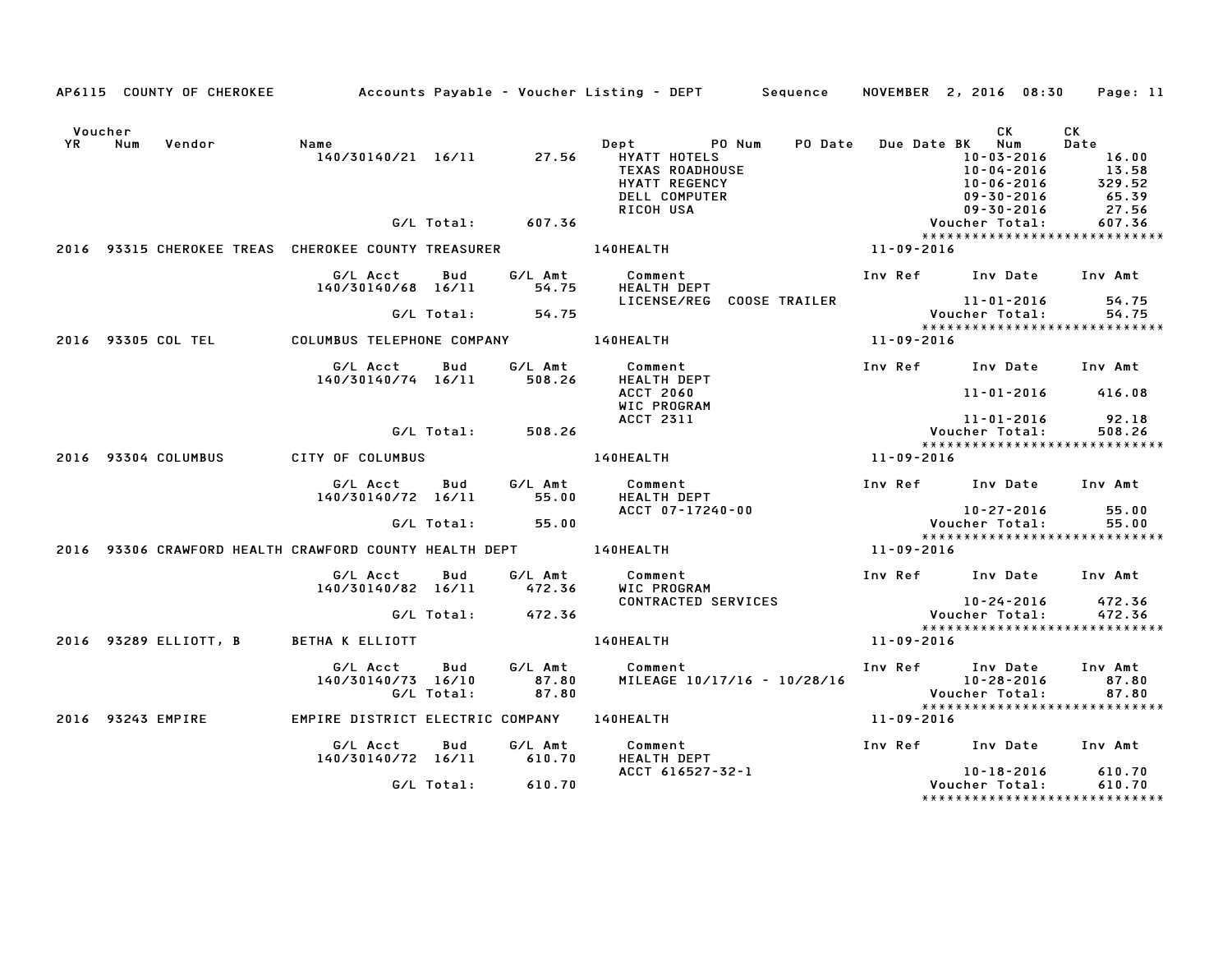|           |                                            |                                                                           |            |                      | AP6115 COUNTY OF CHEROKEE Accounts Payable - Voucher Listing - DEPT Sequence NOVEMBER 2, 2016 08:30                                                                                              |                     |                                                                            | Page: 12   |
|-----------|--------------------------------------------|---------------------------------------------------------------------------|------------|----------------------|--------------------------------------------------------------------------------------------------------------------------------------------------------------------------------------------------|---------------------|----------------------------------------------------------------------------|------------|
| <b>YR</b> | Voucher<br>Num Vendor<br>2016 93307 KS GAS | Name                                                                      |            |                      |                                                                                                                                                                                                  | $11 - 09 - 2016$    | CK<br>PO Date Due Date BK Num                                              | CK<br>Date |
|           |                                            |                                                                           |            |                      |                                                                                                                                                                                                  |                     | Inv Ref      Inv Date     Inv Amt                                          |            |
|           |                                            |                                                                           |            | $G/L$ Total: $62.64$ | ACCT 510080477 1188672 27                                                                                                                                                                        |                     | 10-25-2016 62.64<br>Voucher Total: 62.64<br>****************************** |            |
|           | 2016 93308 NATALINIS                       | NATALINI'S AUTOMOTIVE                                                     |            |                      | 140HEALTH                                                                                                                                                                                        | 11-09-2016          |                                                                            |            |
|           |                                            | G/L Acct Bud                                                              |            |                      |                                                                                                                                                                                                  |                     | Inv Ref      Inv Date     Inv Amt                                          |            |
|           |                                            | 140/30140/25 16/11                                                        |            |                      | G/L Amt         Comment<br>4.88       HEALTH DEPT                                                                                                                                                |                     |                                                                            |            |
|           |                                            |                                                                           |            | G/L Total: 4.88      | GAUGE                                                                                                                                                                                            |                     | 618336 10-31-2016 4.88<br>Voucher Total: 4.88                              |            |
|           | 2016 93244 PFIZER PFIZER, INC              |                                                                           |            |                      | 140HEALTH                                                                                                                                                                                        | $***$<br>11-09-2016 |                                                                            |            |
|           |                                            |                                                                           |            |                      |                                                                                                                                                                                                  |                     | Inv Ref      Inv Date     Inv Amt                                          |            |
|           |                                            |                                                                           |            |                      | G/L Acct  Bud  G/L Amt  Comment<br>140/30140/44 16/11  3127.97  HEALTH DEPT<br><b>Community</b><br>Health Dept<br>Previlled T<br>PREVNAR 13 VACCINE<br><b>DISCOUNT</b>                           |                     | 9316125322 10-11-2016 3191.50                                              | 63.53CR    |
|           |                                            |                                                                           |            | G/L Total: 3127.97   |                                                                                                                                                                                                  |                     | Voucher Total:                                                             | 3127.97    |
|           | 2016 93309 PFIZER                          | PFIZER, INC                                                               |            |                      | 140HEALTH 11-09-2016                                                                                                                                                                             |                     | *****************************                                              |            |
|           |                                            | G/L Acct<br>140/30140/44 16/11 3127.97                                    | <b>Bud</b> | G/L Amt              | Comment<br><b>HEALTH DEPT</b>                                                                                                                                                                    |                     | Inv Ref Inv Date Inv Amt                                                   |            |
|           |                                            |                                                                           |            |                      | PREVNAR 13 VACCINE 9316186107 10-17-2016 3191.50<br><b>DISCOUNT</b>                                                                                                                              |                     |                                                                            | 63.53CR    |
|           |                                            |                                                                           |            | G/L Total: 3127.97   |                                                                                                                                                                                                  |                     | Voucher Total: 3127.97<br>*****************************                    |            |
|           | 2016 93245 PITNEY GLOBAL PITNEY BOWES      |                                                                           |            |                      | 140HEALTH                                                                                                                                                                                        | 11-09-2016          |                                                                            |            |
|           |                                            |                                                                           |            |                      | G/L Acct      Bud      G/L Amt       Comment                          Inv Ref     Inv Date     Inv Amt<br>140/30140/83   16/11         275.85      HEALTH DEPT                           Inv Ref |                     |                                                                            |            |
|           |                                            |                                                                           |            |                      | QUARTERLY LEASE<br>ACCT 0011730983                                                                                                                                                               |                     | 3301823292 10-03-2016 275.85                                               |            |
|           |                                            |                                                                           |            | G/L Total: 275.85    |                                                                                                                                                                                                  |                     | Voucher Total:<br>*****************************                            | 275.85     |
|           | 2016 93310 QUILL                           | QUILL CORPORATION                                                         |            |                      | $11 - 09 - 2016$<br>140HEALTH                                                                                                                                                                    |                     |                                                                            |            |
|           |                                            |                                                                           |            |                      | G/L Acct Bud G/L Amt Comment<br>HEALTH DEPT                                                                                                                                                      |                     | Inv Ref Inv Date Inv Amt                                                   |            |
|           |                                            | 140/30140/21 16/11 76.42<br>140/30140/40 16/11 67.08<br>6/L Total: 143.50 |            |                      | PAPER, PADS, TOWELS, 1173720 10-20-2016 143.50                                                                                                                                                   |                     | Voucher Total:                                                             | 143.50     |
|           | 2016 93246 RESERVE                         | <b>RESERVE ACCOUNT</b>                                                    |            |                      | 140HEALTH                                                                                                                                                                                        | $11 - 09 - 2016$    | ******************************                                             |            |
|           |                                            | G/L Acct<br>140/30140/34 16/11 300.00                                     | Bud        | G⁄L Amt              | Comment<br><b>LEMENT</b><br>HEALTH DEPT<br>ROCTAAL                                                                                                                                               |                     | Inv Ref Inv Date Inv Amt                                                   |            |
|           |                                            |                                                                           |            | G/L Total: 300.00    | POSTAGE FOR MACHINE 16478844 10-01-2016 300.00                                                                                                                                                   |                     | Voucher Total:<br>******************************                           | 300.00     |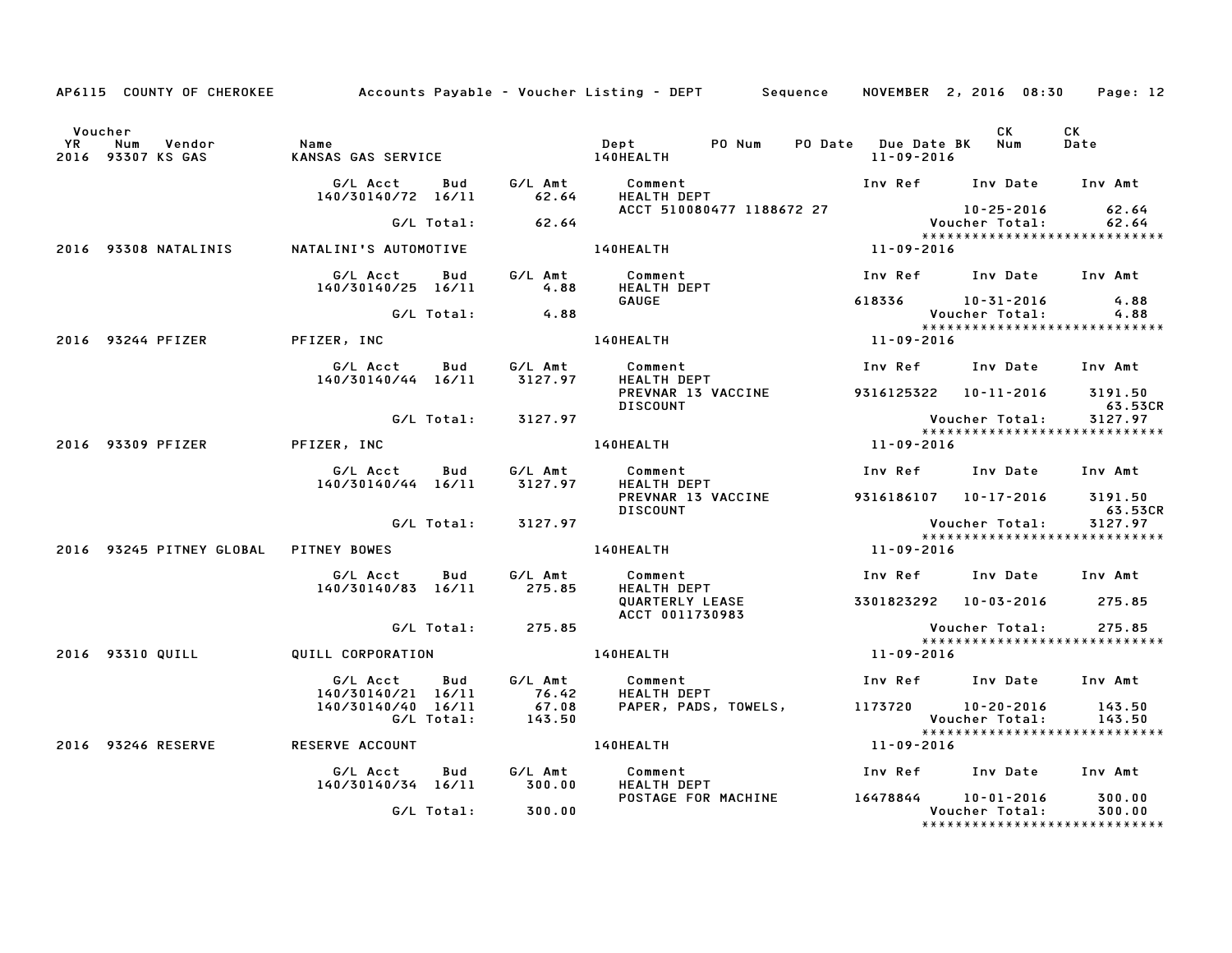| AP6115 COUNTY OF CHEROKEE 6 Accounts Payable – Voucher Listing – DEPT Sequence NOVEMBER 2, 2016 08:30 Page: 13 |                                                  |                                      |                                                           |                                                                                                                                                                                                                                                                                                                           |                                                                           |  |  |
|----------------------------------------------------------------------------------------------------------------|--------------------------------------------------|--------------------------------------|-----------------------------------------------------------|---------------------------------------------------------------------------------------------------------------------------------------------------------------------------------------------------------------------------------------------------------------------------------------------------------------------------|---------------------------------------------------------------------------|--|--|
| Voucher<br>Vendor<br>YR<br>Num<br>2016 93316 STRONGHOLD                                                        | Name<br>STRONGHOLD DATA                          |                                      | PO Num<br>Dept<br>140HEALTH                               | PO Date Due Date BK<br>11-09-2016                                                                                                                                                                                                                                                                                         | CK<br>CK<br>Num<br>Date                                                   |  |  |
|                                                                                                                | G/L Acct<br>140/30140/28 16/11                   | G/L Amt<br>Bud<br>100.00             | Comment<br><b>HEALTH DEPT</b>                             |                                                                                                                                                                                                                                                                                                                           | Inv Ref      Inv Date     Inv Amt                                         |  |  |
|                                                                                                                | G/L Total:                                       | 100.00                               | OFF SITE DATA STORAGE                                     | 21143 11-01-2016                                                                                                                                                                                                                                                                                                          | 100.00<br>Voucher Total:<br>100.00<br>*****************************       |  |  |
|                                                                                                                |                                                  |                                      |                                                           | DEPT                                                                                                                                                                                                                                                                                                                      | Total:<br>9539.04                                                         |  |  |
| 2016 93247 ARC<br>AMERICAN RESOURCE CONSULTANTS 160ELECT                                                       |                                                  |                                      | 11-09-2016                                                |                                                                                                                                                                                                                                                                                                                           |                                                                           |  |  |
|                                                                                                                | G/L Acct<br>160/30160/29 16/11<br>G/L Total:     | Bud<br>99.61<br>99.61                | G/L Amt Comment<br>KS - PRESIDENTIAL PINS                 | Inv Ref      Inv Date<br>3970 10-26-2016                                                                                                                                                                                                                                                                                  | Inv Amt<br>99.61<br>Voucher Total:<br>99.61                               |  |  |
| 2016 93311 COLUMBUS NEWS                                                                                       | COLUMBUS NEWS REPORT                             |                                      | <b>160ELECT</b>                                           | 11-09-2016                                                                                                                                                                                                                                                                                                                | *****************************                                             |  |  |
|                                                                                                                | G/L Acct<br>160/30160/78 16/11<br>G/L Total:     | <b>Bud</b><br>792.00<br>792.00       | G/L Amt Comment<br><b>ELECTION NOTICES</b>                | Inv Ref      Inv Date<br>$\mathbf{1}$ and $\mathbf{1}$ and $\mathbf{1}$ and $\mathbf{1}$ and $\mathbf{1}$ and $\mathbf{1}$ and $\mathbf{1}$ and $\mathbf{1}$ and $\mathbf{1}$ and $\mathbf{1}$ and $\mathbf{1}$ and $\mathbf{1}$ and $\mathbf{1}$ and $\mathbf{1}$ and $\mathbf{1}$ and $\mathbf{1}$ and $\mathbf{1}$ and | Inv Amt<br>10-07-2016<br>792.00<br>792.00<br>Voucher Total:               |  |  |
| 2016 93248 ELECT SYSTEMS                                                                                       |                                                  |                                      | ELECTION SYSTEMS & SOFTWARE 160ELECT                      | $11 - 09 - 2016$                                                                                                                                                                                                                                                                                                          | *****************************                                             |  |  |
|                                                                                                                | G/L Acct<br>160/30160/21 16/11                   | Bud<br>6887.60<br>G/L Total: 6887.60 | G/L Amt Comment<br>ELECTION BALLOTS                       | 990697 10-21-2016                                                                                                                                                                                                                                                                                                         | Inv Ref      Inv Date     Inv Amt<br>6887.60<br>Voucher Total:<br>6887.60 |  |  |
| 2016 93249 FOUR STATE PRIN FOUR STATE PRINTING                                                                 |                                                  |                                      | 160ELECT                                                  | $11 - 09 - 2016$                                                                                                                                                                                                                                                                                                          | *****************************                                             |  |  |
|                                                                                                                | G/L Acct Bud<br>160/30160/29 16/11<br>G/L Total: | G/L Amt<br>23.00<br>23.00            | Comment<br><b>CHEROKEE</b><br><b>STAMP</b>                | Inv Ref Inv Date<br>60804 10-17-2016                                                                                                                                                                                                                                                                                      | Inv Amt<br>23.00<br>23.00<br>Voucher Total:                               |  |  |
| 2016 93250 HORIZONS                                                                                            | HORIZONS UNLIMITED, LLC                          |                                      | 160ELECT                                                  | 11-09-2016                                                                                                                                                                                                                                                                                                                | *****************************                                             |  |  |
|                                                                                                                | G/L Acct Bud<br>160/30160/81 16/11<br>G/L Total: | 212.80<br>212.80                     | G/L Amt Comment<br>STICKERS                               | Inv Ref Inv Date<br>716 10-18-2016                                                                                                                                                                                                                                                                                        | Inv Amt<br>212.80<br>212.80<br>Voucher Total:                             |  |  |
| 2016 93312 TALLY LLC TALLY LLC                                                                                 |                                                  |                                      | 160ELECT                                                  | 11-09-2016                                                                                                                                                                                                                                                                                                                | *****************************                                             |  |  |
|                                                                                                                | G/L Acct<br>160/30160/79 16/11 4035.00           | Bud<br>G/L Amt                       | Comment<br>SUBSCRIPTION/EA TABLET<br>ELECTRONIC POLLBOOKS | 1128 10-21-2016                                                                                                                                                                                                                                                                                                           | Inv Ref      Inv Date     Inv Amt<br>4035.00                              |  |  |
|                                                                                                                |                                                  | G/L Total: 4035.00                   |                                                           |                                                                                                                                                                                                                                                                                                                           | 4035.00<br>Voucher Total:<br>****************************                 |  |  |
|                                                                                                                |                                                  |                                      |                                                           | <b>DEPT</b>                                                                                                                                                                                                                                                                                                               | Total:<br>12050.01                                                        |  |  |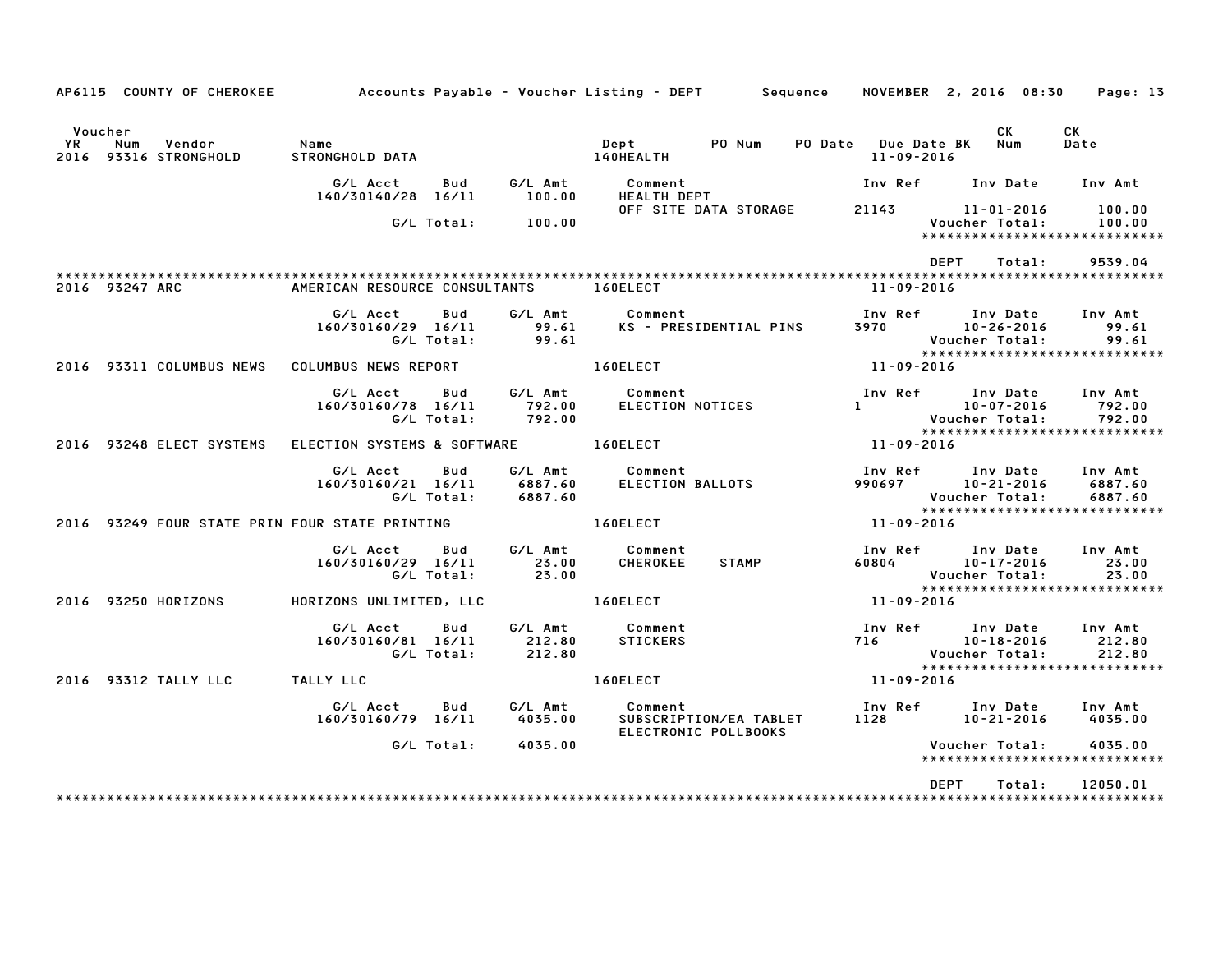|             |                 | AP6115 COUNTY OF CHEROKEE    |                                           |                   |                                 | Accounts Payable – Voucher Listing – DEPT         Sequence   |                                         | NOVEMBER 2, 2016 08:30                                                          | Page: 14                              |
|-------------|-----------------|------------------------------|-------------------------------------------|-------------------|---------------------------------|--------------------------------------------------------------|-----------------------------------------|---------------------------------------------------------------------------------|---------------------------------------|
| YR.<br>2016 | Voucher<br>Num  | Vendor<br>93219 AMBULANCE #1 | Name<br>CHEROKEE COUNTY AMBULANCE-DIST #1 |                   |                                 | Dept<br>PO Num<br>220AMBULANCE                               | PO Date Due Date BK<br>$11 - 09 - 2016$ | CK<br>Num                                                                       | CK<br>Date                            |
|             |                 |                              | G/L Acct<br>220/30220/89 16/11            | Bud<br>G/L Total: | G/L Amt<br>16877.33<br>16877.33 | Comment<br>MONTHLY SUBSIDY                                   | Inv Ref                                 | Inv Date<br>$11 - 01 - 2016$<br>Voucher Total:<br>***************************** | Inv Amt<br>16877.33<br>16877.33       |
|             |                 | 2016 93220 AMBULANCE #2      | CHEROKEE COUNTY AMBULANCE-DIST #2         |                   |                                 | 220AMBULANCE                                                 | 11-09-2016                              |                                                                                 |                                       |
|             |                 |                              | G/L Acct<br>220/30220/89 16/11            | Bud<br>G/L Total: | G/L Amt<br>16877.33<br>16877.33 | Comment<br>MONTHLY SUBSIDY                                   | Inv Ref                                 | Inv Date<br>$11 - 01 - 2016$<br>Voucher Total:<br>***************************** | Inv Amt<br>16877.33<br>16877.33       |
|             |                 | 2016 93221 AMBULANCE #3      | CHEROKEE COUNTY AMBULANCE-DIST #3         |                   |                                 | 220AMBULANCE                                                 | 11-09-2016                              |                                                                                 |                                       |
|             |                 |                              | G/L Acct<br>220/30220/89 16/11            | Bud<br>G/L Total: | G/L Amt<br>16877.33<br>16877.33 | Comment<br>MONTHLY SUBSIDY                                   | Inv Ref                                 | Inv Date<br>$11 - 01 - 2016$<br>Voucher Total:<br>***************************** | Inv Amt<br>16877.33<br>16877.33       |
|             |                 |                              |                                           |                   |                                 |                                                              |                                         | <b>DEPT</b><br>Total:                                                           | 50631.99                              |
|             | 2016 93269 IAED |                              | IAED                                      |                   |                                 | 224911                                                       | 11-09-2016                              |                                                                                 |                                       |
|             |                 |                              | G/L Acct<br>224/31224/01                  | Bud<br>G/L Total: | G/L Amt<br>30.00<br>30.00       | Comment<br>IAED RETEST FEE                                   | Inv Ref<br>SIN006577                    | Inv Date<br>$10 - 14 - 2016$<br>Voucher Total:<br>***************************** | Inv Amt<br>30.00<br>30.00             |
|             |                 |                              |                                           |                   |                                 |                                                              |                                         | <b>DEPT</b><br>Total:                                                           | 30.00                                 |
|             |                 | 2016 93295 COLUMBUS          | CITY OF COLUMBUS                          |                   |                                 | 300ELDERLY                                                   | $11 - 09 - 2016$                        |                                                                                 |                                       |
|             |                 |                              | G/L Acct<br>300/30300/72 16/11            | Bud<br>G/L Total: | G/L Amt<br>54.56<br>54.56       | Comment<br>ACCT 07-48820-01                                  | Inv Ref                                 | Inv Date<br>$10 - 27 - 2016$<br>Voucher Total:<br>***************************** | Inv Amt<br>54.56<br>54.56             |
|             |                 | 2016 93251 EMPIRE            | EMPIRE DISTRICT ELECTRIC COMPANY          |                   |                                 | 300ELDERLY                                                   | 11-09-2016                              |                                                                                 |                                       |
|             |                 |                              | G/L Acct<br>300/30300/72 16/11            | Bud<br>G/L Total: | G/L Amt<br>267.15<br>267.15     | Comment<br>ACCT 828267-31-0<br>$124991 - 59 - 7$             | Inv Ref                                 | Inv Date<br>$10 - 20 - 2016$<br>$10 - 21 - 2016$<br>Voucher Total:              | Inv Amt<br>133.06<br>134.09<br>267.15 |
|             |                 | 2016 93296 KS GAS            | KANSAS GAS SERVICE                        |                   |                                 | 300ELDERLY                                                   | 11-09-2016                              | *****************************                                                   |                                       |
|             |                 |                              | G/L Acct<br>300/30300/72 16/11            | Bud               | G/L Amt<br>111.18               | Comment<br>ACCT 512076592 1191351 09<br>510241094 1188724 27 | Inv Ref                                 | Inv Date<br>$10 - 25 - 2016$<br>$10 - 25 - 2016$                                | Inv Amt<br>34.08<br>77.10             |
|             |                 |                              |                                           | G/L Total:        | 111.18                          |                                                              |                                         | Voucher Total:<br>*******************************                               | 111.18                                |
|             |                 |                              |                                           |                   |                                 |                                                              |                                         | <b>DEPT</b><br>Total:                                                           | 432.89                                |